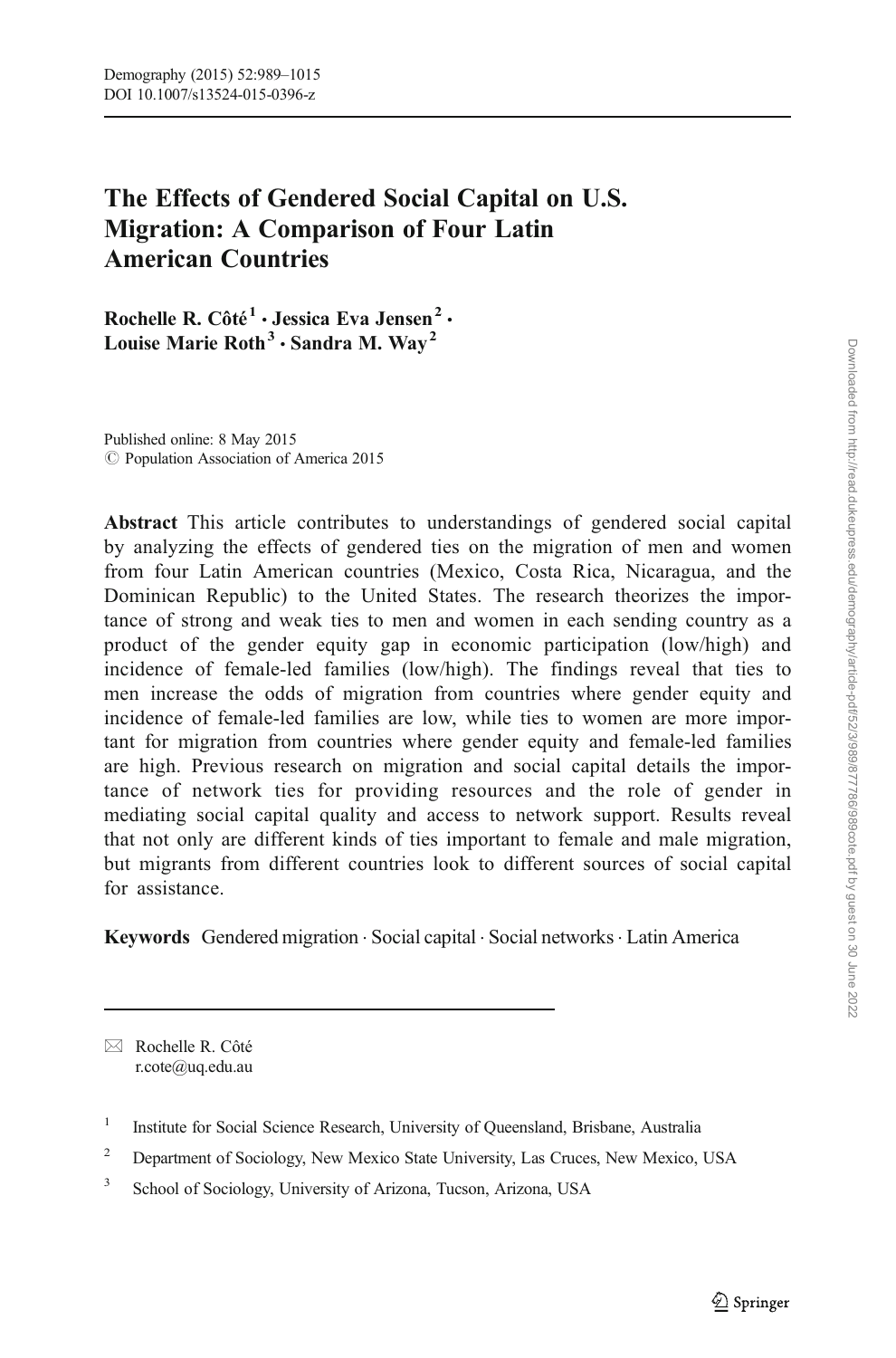# Introduction

In this research, we extend understandings of gendered social capital by comparing the effects of gendered networks on the migration of men and women from four Latin American countries (Mexico, Costa Rica, Nicaragua, and the Dominican Republic) to the United States. Network ties are a form of social capital that provides potential migrants with access to resources in their sending and receiving countries, but not all forms of social capital have equal value for migration (Fussell [2004](#page-25-0), [2010](#page-25-0); Fussell and Massey [2004](#page-25-0)). Male and female migrants access social capital differently, and gender shapes the kinds of resources available through network contacts (Cerrutti and Gaudio [2010;](#page-24-0) Curran et al. [2005](#page-25-0); Grasmuck and Pessar [1991;](#page-25-0) Kanaiaupuni [2000\)](#page-25-0). Prevailing gendered institutions in sending countries influence men and women's access to social capital and, subsequently, their odds of migrating to the United States. By analyzing gendered migration from four countries to the United States, we address the following questions: How do gender and the sending country influence the effects of social capital on migration, and how does the gender composition of migrant social capital influence the odds of migration?

We conceptualize gender as a dynamic social structure that forms a building block of major social institutions and processes (Acker [1992;](#page-24-0) Martin [2003;](#page-25-0) Risman [2004\)](#page-26-0). Based on research suggesting that gender hierarchies and distributions of power influence both motivations and resources for migration, we view migration as a "gendered institution" (Grasmuck and Pessar [1991](#page-25-0); Hondagneu-Sotelo [1992](#page-25-0)). Although existing research details the general importance of social capital for migration, we examine how gendered social capital produces different migration outcomes for men and women in particular national contexts (Garip [2008](#page-25-0); Massey and Zenteno [1999\)](#page-26-0). Using logistic regression, we analyze the effects of gendered household and community networks on the odds of migration by gender and across countries.

Theoretically, our findings illuminate how gender equity in the economy and typical family structures in sending countries influence the kinds of gendered social capital used for migration. There are many ways to measure the gendered nature of social structures, but we focus on two in particular: the reported gender equity gap in economic participation and typical family patterns in the country of origin (Hausmann et al. [2009;](#page-25-0) Massey et al. [2006\)](#page-26-0). These measures influence the value of gendered social capital for migration. Empirically, we analyze the relative importance of strong and weak ties to men and women for the odds of migration. We also consider the effects of frequency of trips and duration of stay in the host country as well as the volume of household and community ties to migrants (proxies for strong and weak ties), distinguishing between male and female forms of each.

# Networks and Migration

Previous research on networks and migration has found that connections to individuals with migration experience increase the likelihood of migration (Davis et al. [2002;](#page-25-0) Massey [1987](#page-25-0); Massey and España [1987\)](#page-25-0). As the number of ties between sending and receiving societies grows, the cost of international migration declines because network ties provide potential migrants with practical assistance in preparing to migrate as well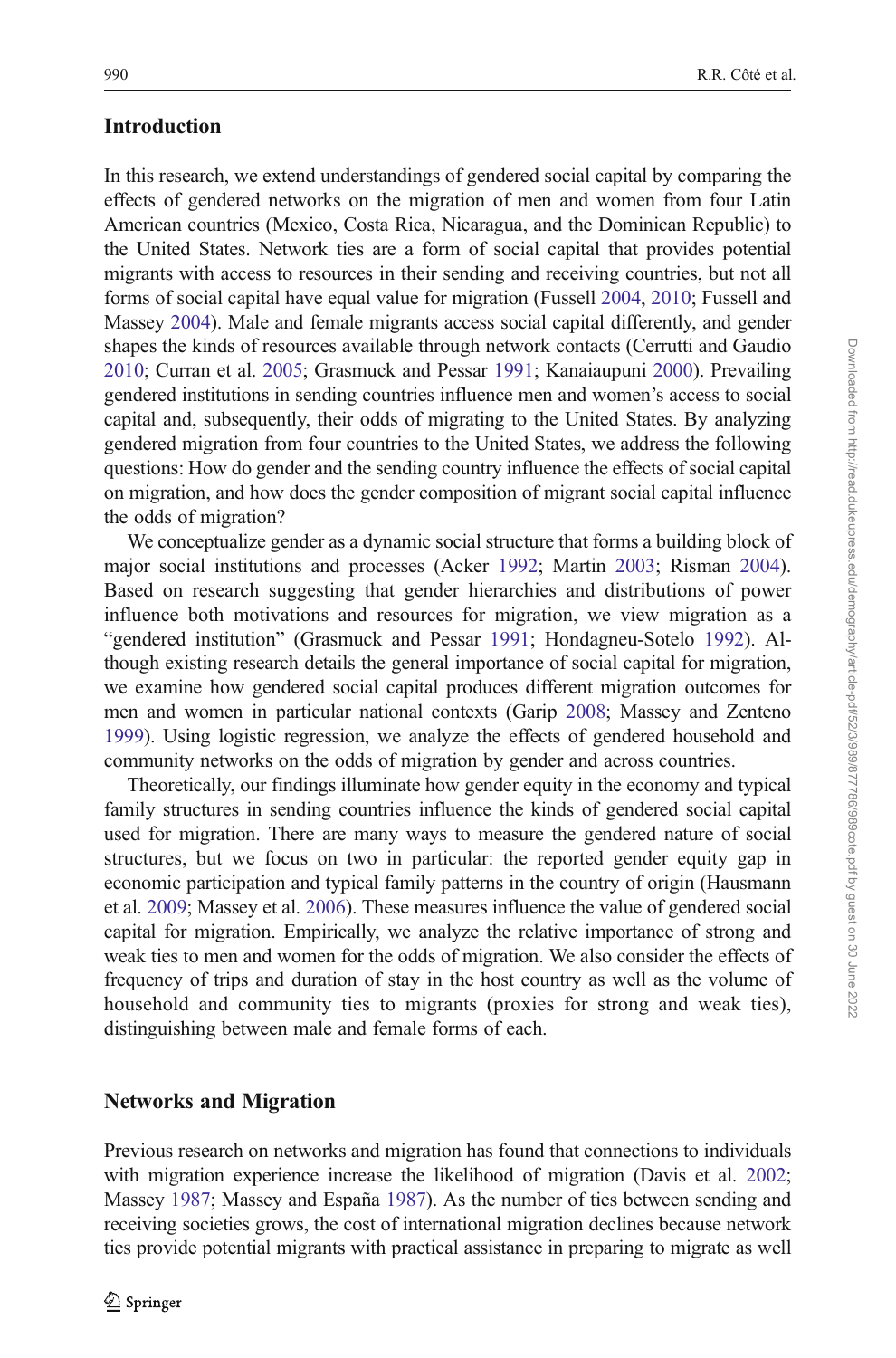as leads and contacts for employment and social services in the receiving country. However, familial networks and community networks provide different resources (Curran and Rivero-Fuentes [2003](#page-25-0); Massey and Espinosa [1997;](#page-25-0) Tilly [2007](#page-26-0); Winters et al. [2001](#page-26-0)). More specifically, strong ties and weak ties are different forms of social capital that influence the probability of migration.

Strong ties in the form of close friends and family members involve effort, trust, and financial commitment (Wellman [1990\)](#page-26-0). Strong ties to previous migrants in the sending country provide information about how to migrate, and strong ties in the host country ease the transition into a new social environment and provide access to food, shelter, and information about employment, health care, and social services (Aguilera and Massey [2003;](#page-24-0) Amaeudo-Dorantes and Mundra [2007](#page-24-0); Boyd [1989](#page-24-0); Munshi [2003\)](#page-26-0). Thus, we hypothesize generally that ties to family members of either gender who have previously migrated will increase the odds that an individual will migrate from all sending countries:

*Hypothesis 1A* ( $H_{1A}$ ): A greater number of household ties to previous migrants will increase the odds of migration.

Weak ties to members of a broader community are also important for migration because expansive networks of acquaintances tend to be more diverse than strong ties (for example, in terms of age, education, and occupation), thus providing access to a wider range of resources and opportunities (Granovetter [1973](#page-25-0)). Weak ties can especially supply resources for migration in the absence of strong ties (Kanaiaupuni [2000](#page-25-0); Winters et al. [2001\)](#page-26-0). Previous research on networks and migration has found that the cost of international migration declines for prospective migrants as the number of ties between sending and receiving societies grows (Massey [1987](#page-25-0); Mines and Massey [1985](#page-26-0)). Over time, migration flows become increasingly self-sustaining with each additional person in the stream (Massey and Zenteno [2000](#page-26-0)). For this reason, we hypothesize that community networks provide nonredundant social capital that facilitates migration:

*Hypothesis 2A* ( $H_{2A}$ ): A higher proportion of migrants in the community will increase the odds of migration.

### Gender and Network Social Capital

Although the strength of ties affects the kinds of available resources, so do broader social structures, such as gender. Research shows that (1) men and women access networks differently; (2) the gender composition of a network influences its available resources; and (3) network effects on migration differ for men and women (Boehm [2012;](#page-24-0) Erickson [2004](#page-25-0); Grieco and Boyd [1990](#page-25-0); Hondagneu-Sotelo [1994a;](#page-25-0) Pessar [1999\)](#page-26-0). Gender influences cultural expectations about migration, and the degree of gender inequality shapes the resources that men and women in the same household can obtain through their networks (Hagan [1998](#page-25-0); Menjivar [2006;](#page-26-0) Pedraza [1991](#page-26-0); Zlotnik [1995\)](#page-26-0).

Gender significantly shapes access to opportunities in sending countries, and the gender of household ties has important effects on migration. In families where men are the primary breadwinners, male migrants in the household often make the decision to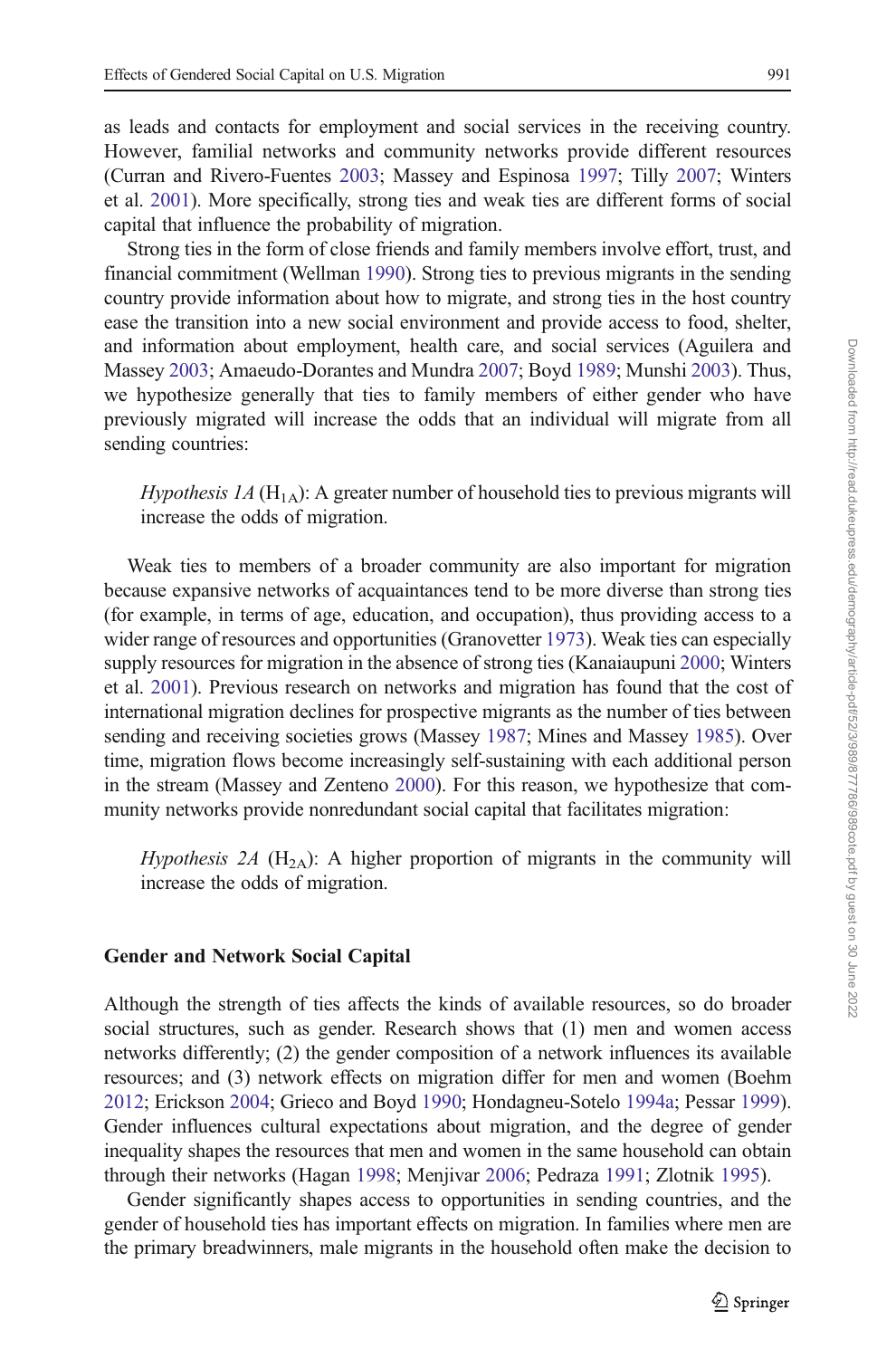migrate and encourage the migration of other family members. Male network ties also provide resources for finding employment in the receiving country. On the other hand, female networks provide other types of resources, including social support and information about housing, food, and healthcare, thus helping new migrants to establish themselves in the host country (Hagan [1998;](#page-25-0) Ho [2006;](#page-25-0) Hondagneu-Sotelo [1994b;](#page-25-0) Moore [1990](#page-26-0)). Female kin are also more likely to provide emotional support and physical care to both male and female kin, thus facilitating transitions into new and unfamiliar living situations (Ho [2006;](#page-25-0) Wellman [1990\)](#page-26-0). Thus, we hypothesize,

*Hypothesis 1B* ( $H_{1B}$ ): The effects of household ties to migrants will differ depending on whether they are male or female ties.

Given that women do the majority of family work in most societies and are often less integrated into paid employment, strong ties within the household are especially important for women's migration. These household ties reduce risks and increase social, emotional, and economic support (Hagan [1998](#page-25-0); Ho [2006](#page-25-0); Willis and Yeoh [2000\)](#page-26-0). Also, in countries with low gender equity in the economy, women often have few weak ties with others in their community that can provide valuable social capital for migration, while men's higher economic position strategically places them to meet different kinds of people and integrate them into their networks. This leads men to have more weak ties, especially to other men who are coworkers, friends, and advisors (Erickson [2004](#page-25-0); Hagan [1998](#page-25-0); Moren-Cross and Lin [2006](#page-26-0)). For example, research on Mayan culture has revealed that women's confinement to domestic roles limits their weak ties with others in their community, while men benefit from weak ties that they develop through work and extracurricular activities (Hagan [1998](#page-25-0)). Weak ties to men can then provide access to diverse information, opportunities, and other potential contacts that facilitate economic opportunities in the home country, and resources for migration if there are few opportunities at home, especially for male potential migrants (Granovetter [1973;](#page-25-0) Moore [1990\)](#page-26-0):

*Hypothesis 2B* ( $H_{2B}$ ): Community networks of male migrants will increase the odds of migration, especially for men.

### The Gendered Structural Context

Most migrants move to obtain employment that will support their families and improve their living conditions, and out-migration tends to increase when there are better economic opportunities in the host country than in the sending country (Lindstrom [1996\)](#page-25-0). To theorize how gendered social capital is likely to influence migration from different countries, we examine the intersection of two structural contexts: the incidence of female-led families and gender equity in economic participation. Gendered economic opportunities and family structures shape the gender division of labor in the workplace and the home, both of which influence the social capital resources available to potential migrants. Table [1](#page-4-0) classifies the four sending countries of this study by gender equity in economic participation (high and low) and incidence of female-led families (high and low).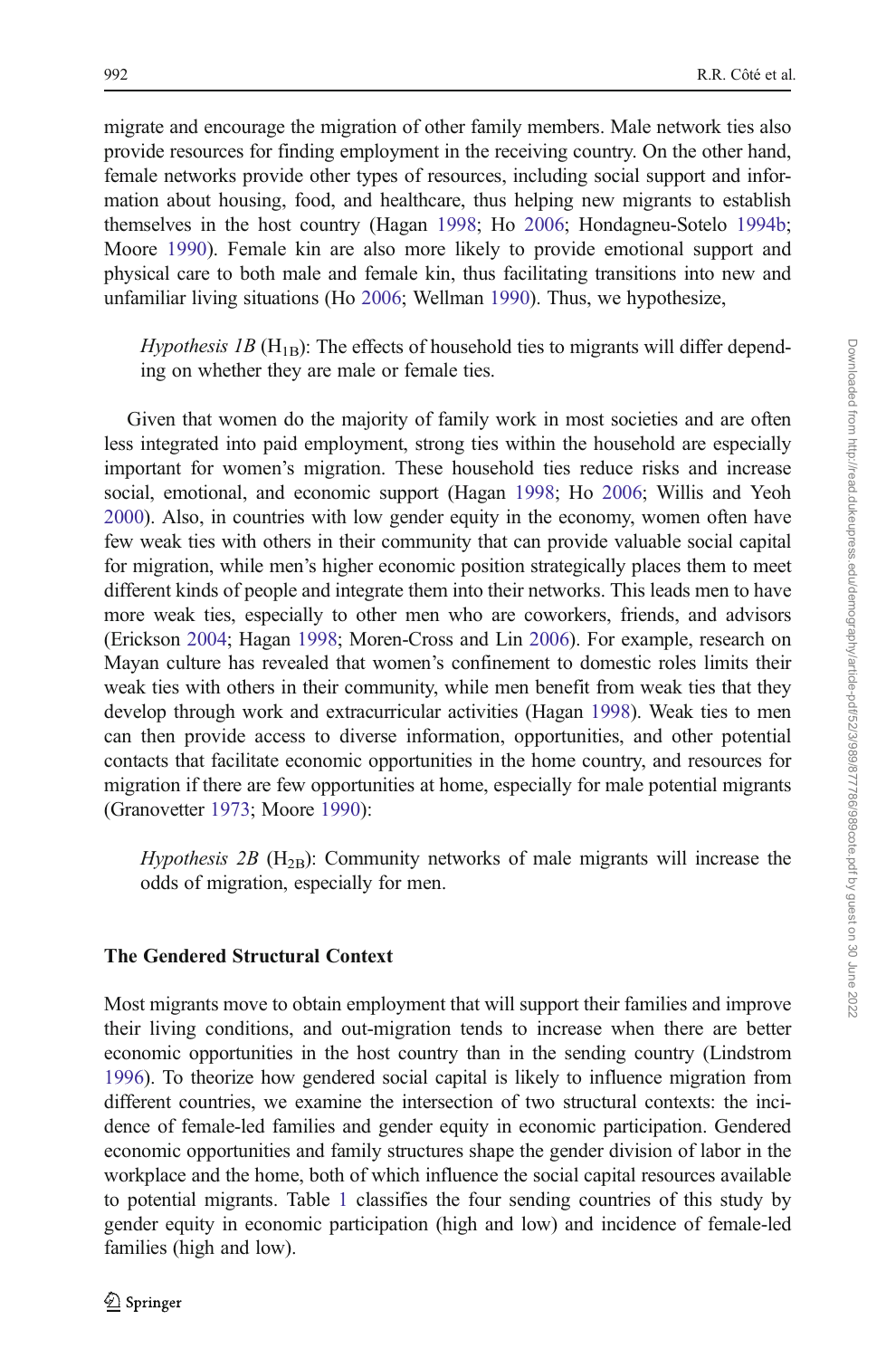|                                                       | Gender Equity in Economic Participation<br>Hausmann et al. (2009) |                                  |  |
|-------------------------------------------------------|-------------------------------------------------------------------|----------------------------------|--|
| Incidence of Female-Led Families (Massey et al. 2006) | Low                                                               | High                             |  |
| Low<br>High                                           | Mexico<br>Nicaragua                                               | Costa Rica<br>Dominican Republic |  |

<span id="page-4-0"></span>Table 1 Indicators of gender equity in economies and families across countries

Using the World Economic Forum's 2009 gender equity gap rankings (the gap in equality of opportunity between men and women), Table 1 classifies Mexico and Nicaragua as Low in gender equity, and Costa Rica and the Dominican Republic (DR) as High in gender equity. Gaps in gender equity throughout these four Latin American countries are much larger than in the United States (17 of 134 countries): Mexico (114), Nicaragua (104), Costa Rica (84), and the DR (67) (Hausmann et al.  $2009$ ).<sup>1</sup>

Table 1 also classifies the four sending countries according to their incidence of female-led families (Donato [2010\)](#page-25-0). The DR and Nicaragua have a High incidence of female-led families, representing roughly 30 % of families in both countries (Barrow [1996;](#page-24-0) Ho [1999](#page-25-0); Massey et al. [2006\)](#page-26-0). Couples in Nicaragua and the DR often have consensual unions, and men and women commonly live separate lives and maintain loose and unstable bonds. In contrast, Mexico and Costa Rica have a Low incidence of female-led families, with only 13 % of Mexican households and 22 % of Costa Rican households headed by women (Massey et al. [2006\)](#page-26-0). In these countries, the male breadwinner–female homemaker division of family labor is the cultural norm (Oliveira [1998](#page-26-0); Stromquist [1998](#page-26-0)). With this framework, we classify the four countries with respect to gender equity in economic participation/incidence of female-led families as follows: Mexico (Low/Low), Costa Rica (High/Low), Nicaragua (Low/High), and the DR (High/High). This suggests differential use of gendered social capital in each country, based on the interaction of gender dynamics in the home and economy.

### Migration From Four Latin American Countries

The four sending countries have distinct migration histories. Mexico, the only country to share a border with the United States, has been sending labor-based migrants to the United States since at least the beginning of the twentieth century (Massey et al. [2003\)](#page-25-0). Because Mexicans have typically exceeded their quota for legal immigration, a substantial proportion of immigrants from Mexico are unauthorized (Fussell [2010;](#page-25-0) Riosmena [2010](#page-26-0)).

Unauthorized migration is a gendered process in that it involves many risks that men are more likely to assume than women. Also, men in Mexico are more likely than women to work outside the home, giving men greater access to opportunities and

<sup>&</sup>lt;sup>1</sup> We use the 2009 Global Gender Gap Report because 2009 was the first year for which the gender equity gap for economic participation and opportunity subindex was comparable for all five countries. The subindex is a weighted composite of five measures, and data for two measures were not available for Nicaragua for earlier years.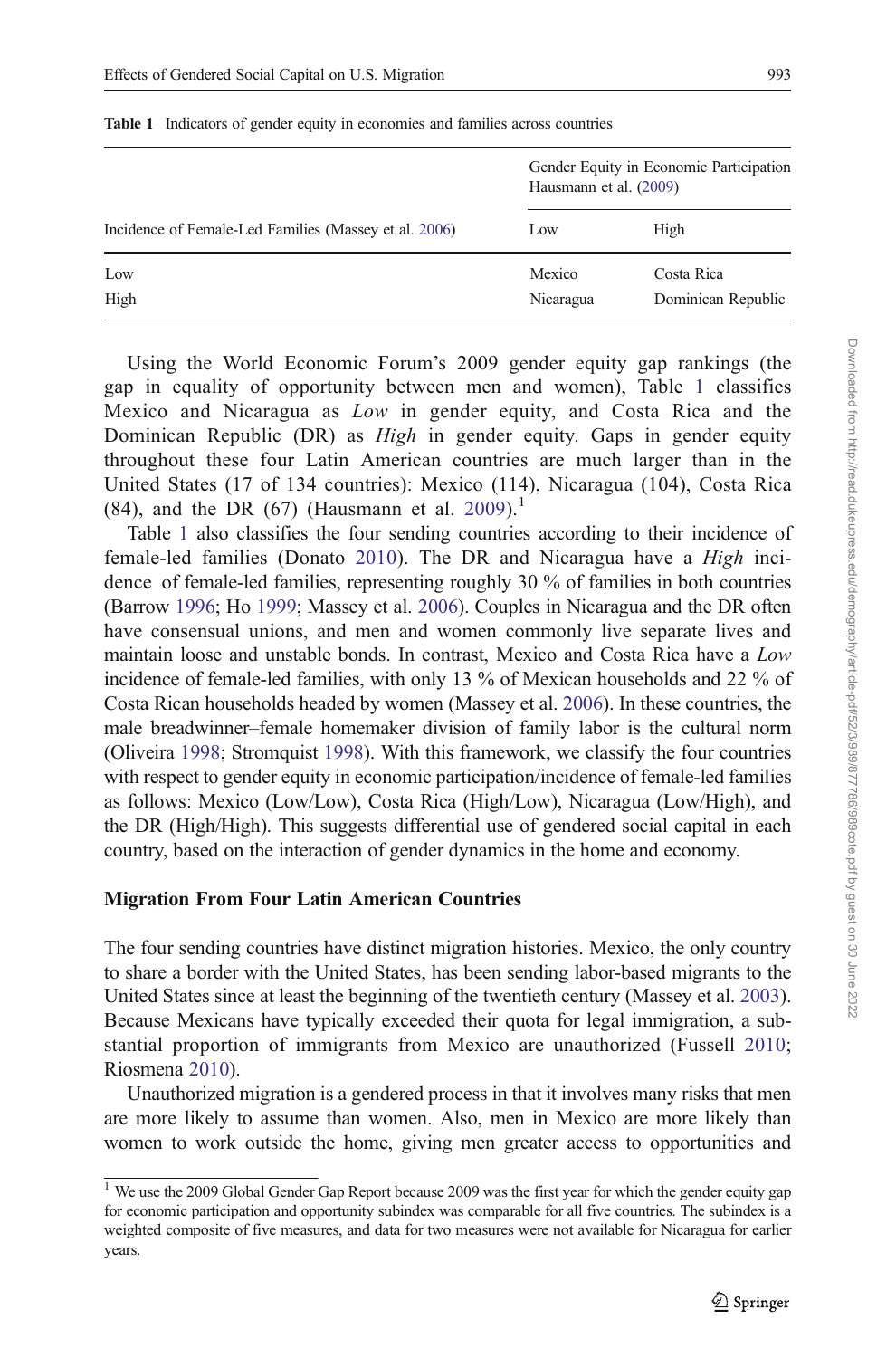information in the labor market and economy (Hausmann et al. [2009\)](#page-25-0). Gendertraditional family patterns are maintained in migration: women tend to follow their husbands, partners, or other relatives from Mexico to the United States as "tied movers" (Kandel and Massey [2002](#page-25-0); Mahler [1999;](#page-25-0) Massey et al. [2006\)](#page-26-0). Consequently, ties to men are likely to be important both for navigating opportunities in Mexico and for migrating in search of opportunities abroad. Men have traditionally led the process of migration from Mexico to the United States, in a culture of migration that encourages young men to see migration for employment in the United States as part of the life course, and that induces women to migrate for family unity (Donato [2010;](#page-25-0) Kandel and Massey [2002\)](#page-25-0).

Alternatively, Costa Rican migration to the United States is more sparse, more recent, and more often documented. Fewer than 70,000 Costa Ricans have immigrated to the United States since 1931, and few have entered the country without legal documentation (Morrissey [2005;](#page-26-0) OECD [2009\)](#page-26-0). Costa Rica also ranks higher in gender equity than Mexico because it has a high literacy rate, educational gender parity, and greater access to economic opportunities for women (Hausmann et al. [2009\)](#page-25-0). However, like Mexico, Costa Rica is dominated by married-couple families with a relatively traditional gender division of labor (Hausmann et al. [2009\)](#page-25-0). Men are still typically the sole or primary breadwinners, and only 47 % of women participate in the paid labor force (Hausmann et al. [2009](#page-25-0)). Consequently, weak ties to men are likely to be more important than ties to women for accessing resources and opportunities in the marketplace.

Strong ties to men are also important for potential migrants from Costa Rica. Similar to Mexico, Costa Rican migration is typically male-led, and Costa Rican women tend to migrate as tied movers rather than independently (Massey et al. [2006\)](#page-26-0). As a result, married women are more likely to migrate for family unity than single or married women are to migrate for economic opportunities. Thus, typical family structures in Costa Rica mean that strong ties to men will facilitate migration for both men and women, but weak ties are more likely to promote migration for men. For Mexico and Costa Rica, we hypothesize,

Hypothesis 3 (H3): As tied movers in countries with more traditional family patterns, married women will be more likely to migrate than unmarried women.

Migration to the United States from the DR and Nicaragua differs from Mexican and Costa Rican migration in two important ways: political turmoil in the home country was the primary motivation for initial migration streams, and migration from both countries is more female-led (Donato [2010\)](#page-25-0). One possible reason for more female-led migration patterns is the greater prevalence of consensual unions and female-headed families with children, which encourage women to migrate for economic opportunities (Barrow [1996](#page-24-0); Massey et al. [2006\)](#page-26-0). Women also have stronger economic positions in these countries, both of which have high literacy rates and more women than men enrolled in secondary or tertiary education (Hausmann et al. [2009](#page-25-0)). Thus, Nicaragua and the DR contain large populations of women with educational qualifications for employment.

However, Nicaragua ranks just behind Mexico in gender equity in economic participation (Low), with the third largest gap of the four countries. Although girls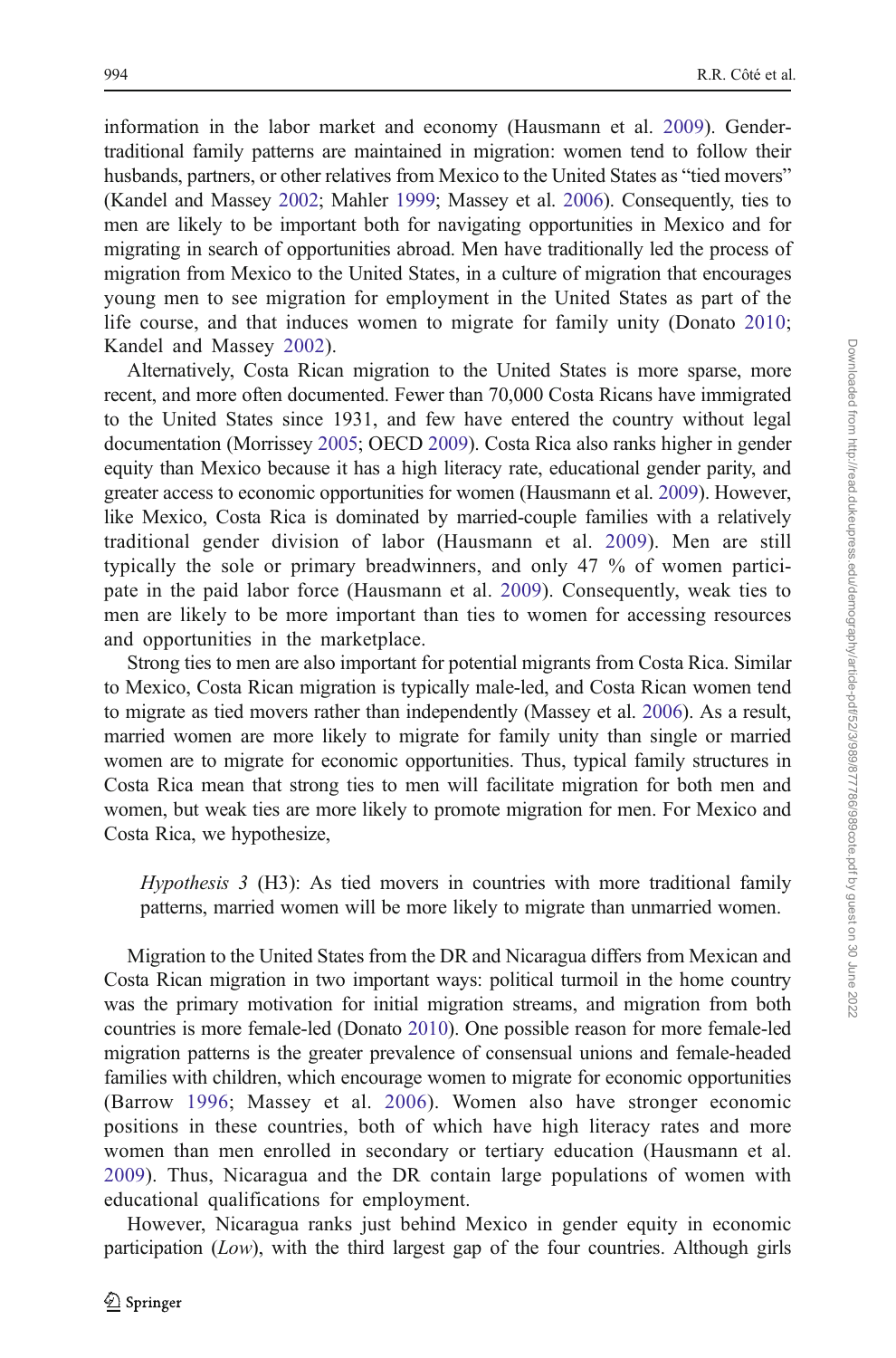exceed boys in educational attainment, significant economic inequality remains, with only 45 % of adult women participating in the labor force and a gender pay ratio of 58 % (Hausmann et al. [2009](#page-25-0)). This significant inequality in the workforce suggests that weak ties to women are unlikely to provide valuable resources for employment or for opportunities to migrate. At the same time, many women in Nicaragua need to provide economically for their children as primary breadwinners. The lack of good economic opportunities for women in Nicaragua may create a disparity between needing to work and opportunities to work, producing a desire to migrate.

In contrast, the DR is High on both economic equity and the incidence of female-led families. Women in the DR earn better relative wages (66 % as much as men for similar work) than women in other Latin American countries, and 60 % of DR women participate in the labor force. The DR has the smallest gender equity gap in economic participation across the four countries (67 of 134), although female unemployment is high (28.8 %) (Hausmann et al. [2009](#page-25-0)). As a result, many women in the DR have high motivation to seek employment opportunities and economic security elsewhere, especially if they are also primary breadwinners. In this context, both weak and strong ties to women are likely to provide valuable resources for finding economic opportunities, including opportunities abroad. Examining the impact of gender structures in households and economies on the use of social capital in migration from these four countries, we derive the following hypotheses:

*Hypothesis 4A* ( $H_{4A}$ ): Strong and weak ties to women will increase the odds of migration in countries with high gender equity and a high incidence of female-led families.

*Hypothesis 4B* ( $H_{4B}$ ): Strong and weak ties to men will increase the odds of migration in countries with low gender equity and a low incidence of female-led families.

### Migration Experience as a Source of Social Capital

Although the number of weak and strong ties to migrants is important, the quality of ties can vary depending on how frequently or how intensively network ties activate migration-related resources. Some migrants actively move back and forth between host and sending countries, while some spend extended periods in the host country. The frequency of migration trips and length of time spent in the United States represent different kinds of migration experience that influence the resources available through network ties. Frequent trips between sending and host countries allow migrants to maintain ties in their communities of origin that facilitate future migration of other community members, even when migrants settle permanently in the host country (Winters et al. [2001](#page-26-0)). As a result, strong ties to previous migrants that make numerous trips between countries should increase the odds of migration (Davis et al. [2002;](#page-25-0) Massey and Zenteno [1999;](#page-26-0) Winters et al. [2001](#page-26-0)).

Extended periods in the receiving country can also cultivate new resources that facilitate the settlement of other migrants by establishing stronger ties and more resources in the host country, although very long periods in the host country can also encourage assimilation and acculturation (Curran et al. [2005;](#page-25-0) Massey et al. [2006](#page-26-0); Portes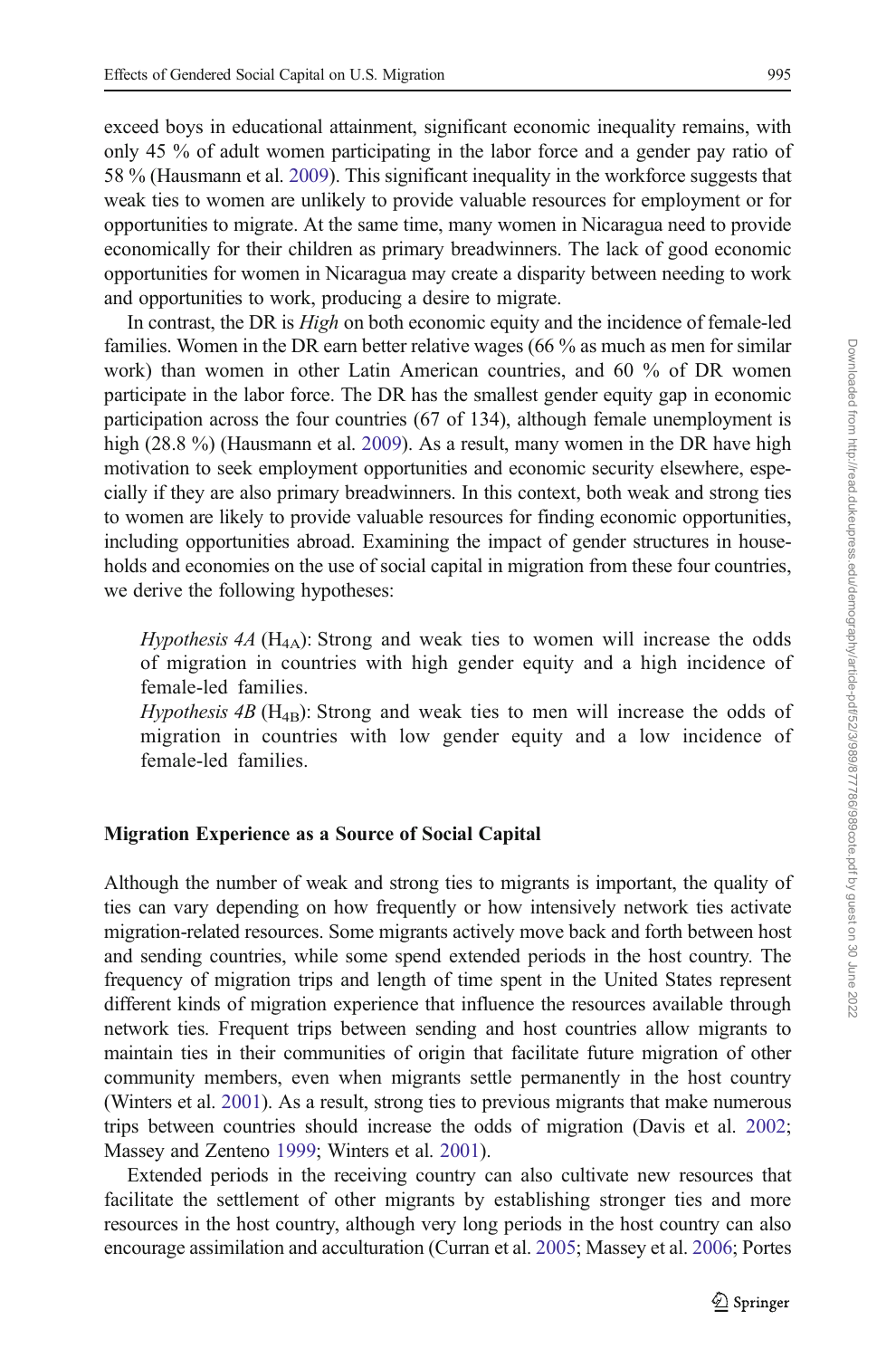and Stepick [1993\)](#page-26-0). We argue that frequency and duration of migration trips represent different kinds of migration experience that enhance the value of network ties as individuals cultivate social capital in sending and host countries, respectively. This leads to the following hypothesis:

*Hypothesis* 5 (H<sub>5</sub>): Strong ties to migrants who make frequent trips between the United States and their community of origin or who spend more time in the United States will increase the odds of migration.

# Data and Methods

Table [2](#page-8-0) summarizes our hypotheses. To test these hypotheses, we use data from the 2010 Mexican Migration Project (MMP) and the 2010 Latin America Migration Project (LAMP).2 The MMP and LAMP data collection used an ethno-survey approach, which combined ethnographic methods with representative survey sampling. In Mexico, interviewing occurred during the winter months, when seasonal migrants return home. Because seasonal migration is less common in the LAMP countries, interviewing occurred throughout the year.

The 2010 MMP data set contains information about 128 communities in 22 states in Mexico between 1982 and 2009. The sample size for each community is 200 unless the community has less than 500 residents. The LAMP data come from surveys of households in seven communities in the DR between 1999 and 2000, seven in Costa Rica between 2000 and 2002, and nine in Nicaragua between 2000 and 2002. To make the MMP data comparable with the LAMP data, we use MMP data from households in 25 sending communities surveyed between 1999 and 2002, instead of households from all possible years collected (see Sana and Massey [2005\)](#page-26-0).

# Study Population

We limit our analysis to adult offspring of the household head who were aged 17–40 between 1999 and 2002. These restrictions are similar to those used by Curran and Rivero-Fuentes [\(2003\)](#page-25-0), with the goal of including individuals in the sample who are most at risk for migration and most likely to be influenced by family networks. A limitation of this strategy is that there are no data on employment status, parental status, or number of children for these individuals. However, sampling the primary adults in the household (the parents) would limit the measures of migrant network ties in the data (Curran and Rivero-Fuentes [2003](#page-25-0)). In contrast to Curran and Rivero-Fuentes [\(2003\)](#page-25-0), we extend the age range from 17–25 to 17–40 and control for age to account for potential differences in migration patterns between Mexico and the other three countries. A comparison of models using 17- to 25-year-olds and 26- to 40-year-olds revealed no significant differences in effects between these age groups. We also include Downloaded from http://read.dukeupress.edu/demography/article-pdf52/3/989/877786/989cote.pdf by guest on 30 June 202: Downloaded from http://read.dukeupress.edu/demography/article-pdf/52/3/989/877786/989cote.pdf by guest on 30 June 2022

<sup>&</sup>lt;sup>2</sup> The MMP and LAMP are both collaborative research projects based at Princeton University and the University of Guadalajara. The data are available online [\(http://mmp.opr.princeton.edu/](http://mmp.opr.princeton.edu/) and [http://lamp.opr.](http://lamp.opr.princeton.edu/) [princeton.edu/\)](http://lamp.opr.princeton.edu/).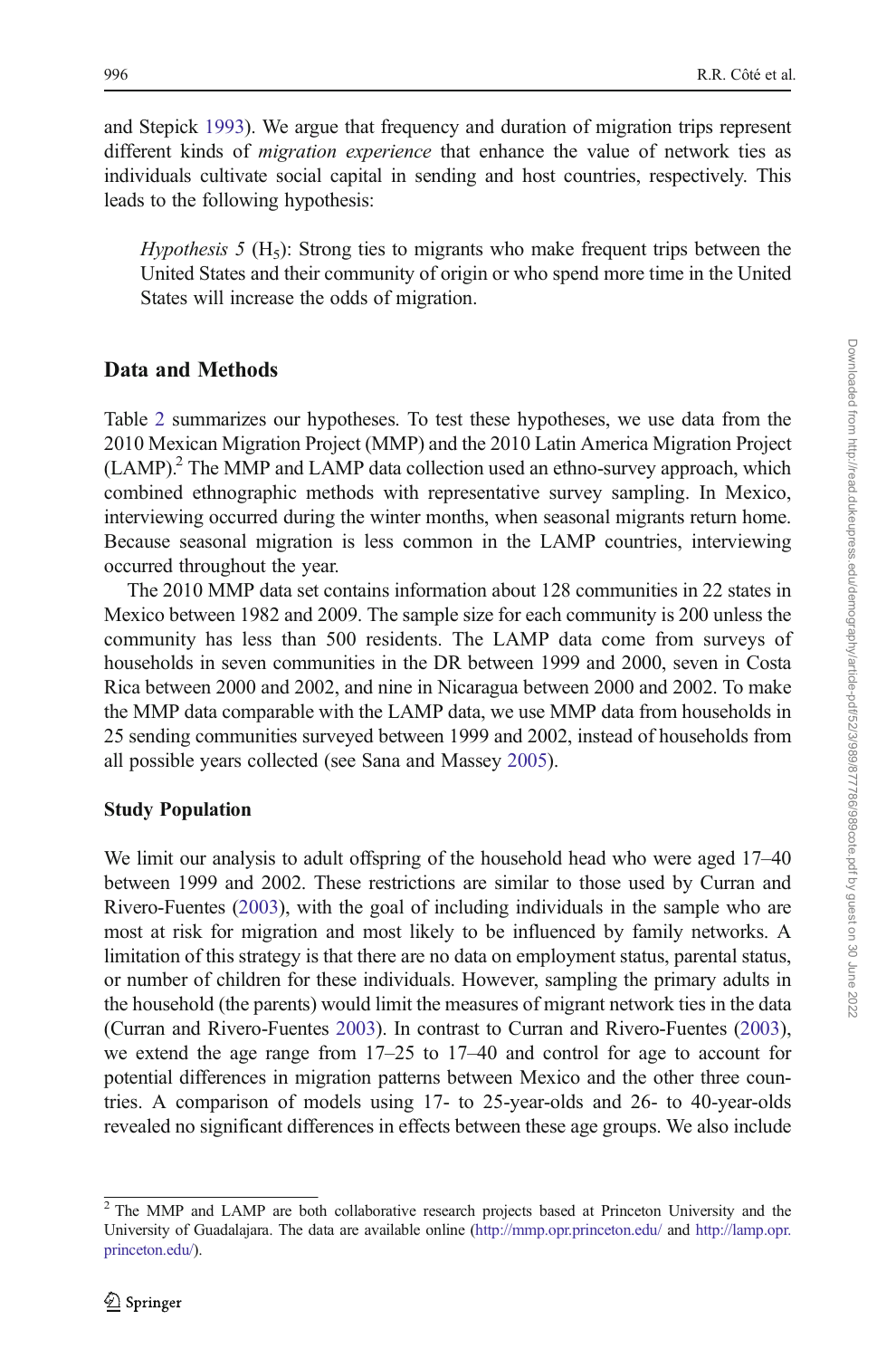|                      | Hypothesis                                                                                                                                                                                           | Variables                                                                                                            | Direction<br>of Effect |
|----------------------|------------------------------------------------------------------------------------------------------------------------------------------------------------------------------------------------------|----------------------------------------------------------------------------------------------------------------------|------------------------|
| $H_{1A}$             | A greater number of household ties to<br>previous migrants will increase the odds of<br>migration.                                                                                                   | No. of male migrants in household<br>No. of female migrants in household                                             | $^{+}$                 |
| $H_{1B}$             | The effects of household ties to migrants will<br>differ depending on whether they are male or<br>female ties                                                                                        | No. of male migrants in household<br>No. of female migrants in household                                             | $\sim$                 |
| $H_{2A}$             | A higher proportion of migrants in the<br>community will increase the odds of migration                                                                                                              | $Log2(\%$ male migrants)<br>$Log2(\%$ female migrants)                                                               | $^{+}$                 |
| $H_{2B}$             | Community networks of male migrants will<br>increase the odds of migration, especially for<br>men.                                                                                                   | $Log2(\%$ male migrants)                                                                                             | $^{+}$                 |
| H <sub>3</sub>       | As "tied movers" in countries with more<br>traditional family patterns, married women<br>will be more likely to migrate than unmarried<br>women.                                                     | Female × Married $\rightarrow$ in Mexico & Costa<br>Rica                                                             | $^{+}$                 |
| $\rm{H}_{4\,\rm{A}}$ | Strong and weak ties to women will increase<br>the odds of migration in countries with high<br>gender equity and a high incidence of female-<br>led families.                                        | No. of female migrants in household<br>$Log2(\%$ female) $\rightarrow$ potential migrants from<br>Dominican Republic | $^{+}$                 |
| $H_{4B}$             | Strong and weak ties to men will increase the<br>odds of migration in countries with low<br>gender equity in the economy and a low<br>incidence of female-led families.                              | No. of male migrants in household<br>$Log_2(\%$ male migrants) $\rightarrow$ potential<br>migrants from Mexico       | $^{+}$                 |
| $H_5$                | Strong ties to migrants who make frequent<br>trips between the United States and their<br>community of origin or who spend more time<br>in the United States will increase the odds of<br>migration. | Male household trips<br>Female household trips<br>Male household months<br>Female household months                   | $^+$                   |

<span id="page-8-0"></span>Table 2 Hypothesized migration differences by forms of social capital

married individuals in our sample and control for marriage or consensual unions to account for the influences of an individual's spouse or partner.

### **Measures**

We operationalize our dependent variable, *international migration*, as migration from the home country to the United States in the three years prior to the survey (see Cerrutti and Massey [2001;](#page-25-0) Massey et al. [2006](#page-26-0)). The independent variables reflect the quantity, quality, and composition of respondents' networks and are proxy measures for social capital. We measure household network ties by the number of household members who have migrated to the United States more than three years before the survey, which we disaggregate by gender. The number of male migrants in household is the number of male household members and other male offspring no longer living in the household who have migrated to the United States; the *number of female migrants in household* is similar for female household members. We also measure two types of migrant experience of household members: frequency, measured by number of trips; and duration,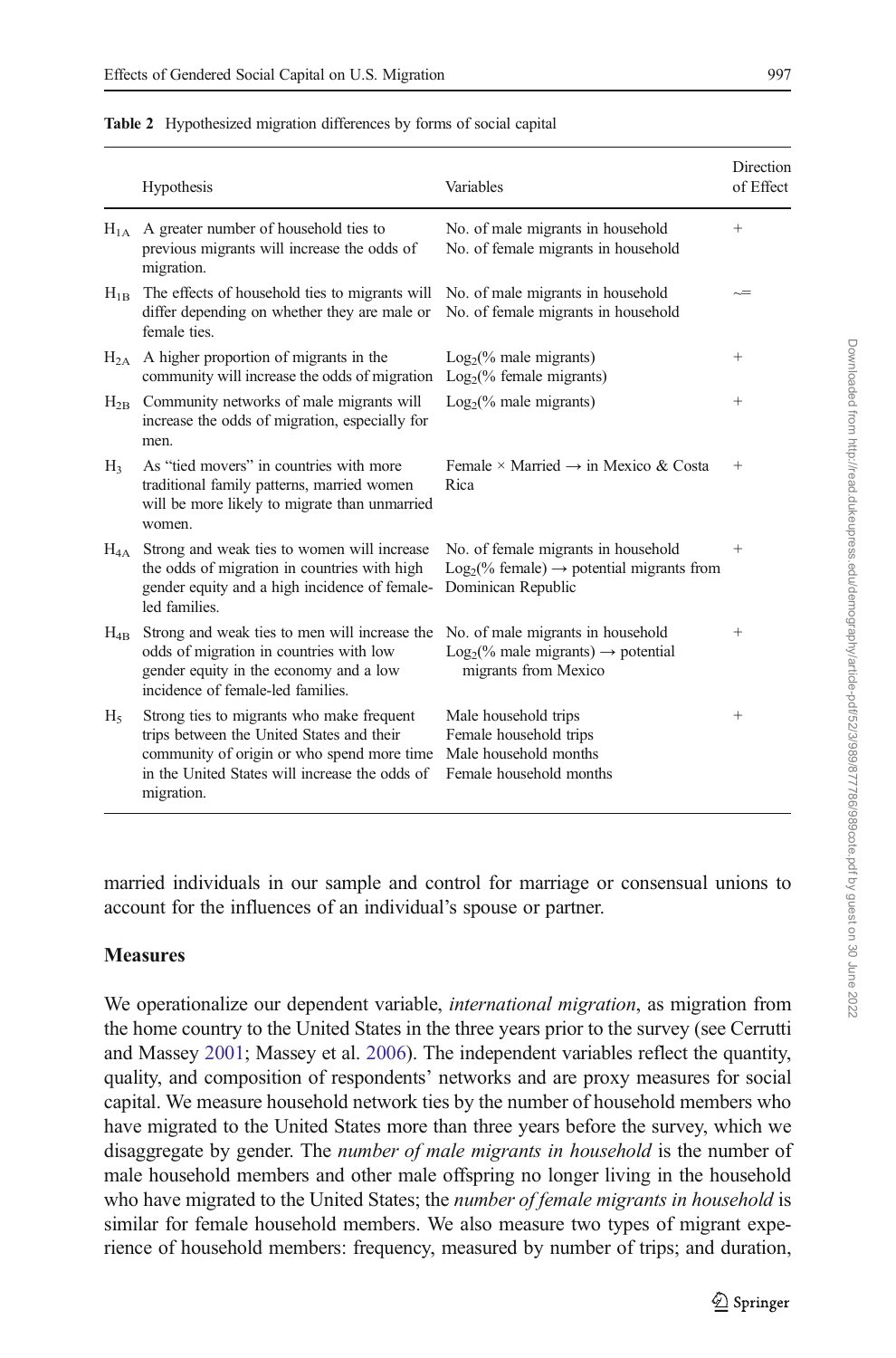measured in months (see Curran et al. [2005\)](#page-25-0). We calculate these measures separately by gender of ties (female household trips, male household trips, female household months, and male household months). We standardize female household trips and female household months by the number of women in the household, and *male household* trips and male household months by the number of men in the household. A limitation of the data is that they include no detailed measures of the maturity of networks, network ties to particular labor market destinations, or ties within ethnic enclaves in the United States.

We measure community networks using migratory prevalence ratios. The MMP contains prevalence ratios based on living adults in the community-year (Massey et al. [1994\)](#page-26-0). We replicate these measures in the LAMP data for Nicaragua, Costa Rica, and the DR. The migration prevalence ratio is the proportion of persons aged 15 and older in the community who have ever been to the United States up to and including a particular year. For our analysis, we calculate the prevalence ratio for the year that was three years prior to the survey so that our measure precedes the dependent variable, international migration, and is consistent with the household network variables. We then multiply the ratio by 100 to obtain estimates for the variables (% female migrants in the community and % male migrants in the community).

Empirical comparison of models using linear only, logarithmic, and linear plus quadratic terms for percentage migrants in the community reveal that the logarithmic transformation provided the best fit to the migration data. This suggests that the effects of migrants in the community are nonlinear, such that increases in the percentage of migrants in the community have diminishing rates of return: a change in the percentage of community members that migrated from 0 % to 5 % has a larger effect than an increase from 45 % to 50 %. To ease interpretation, we present models using a logarithm with base 2 so that the odds ratios in the model represent the change in odds when the percentage of migrants in the community doubles.<sup>3</sup> Measures of household and community social capital variables include migration occurring more than three years prior to the survey. All social capital variables are grand mean–centered in order to reduce the correlation between main and interaction terms. Table [3](#page-10-0) presents the measures and metrics for all variables in the model.

Because family structure may influence migration, we control for the marital status of the respondent's parents (two parents) and whether the respondent is married or in a consensual union (married). We also control for previous migratory experience, age, education, and country of origin. We differentiate previous migration experience according to whether the respondent had previously migrated with legal documentation (previous documented migration), without legal documentation (previous undocumented migration), or not at all (no migration), with documented migration as the reference category. Because previous research has found that education has nonlinear effects on migration, we code it into three categories:  $0-9$  years (*primary*),  $10-12$  years (*second*ary), and 13 or more years (postsecondary), with 0–9 years as the reference category. In the pooled models, we use country indicators (Nicaragua, Costa Rica, DR), with Mexico as the reference.

 $3$  The convention of using the natural logarithm produces the same results, but it is less intuitive to interpret an increase of a factor of 2.72 (the base of the natural logarithm).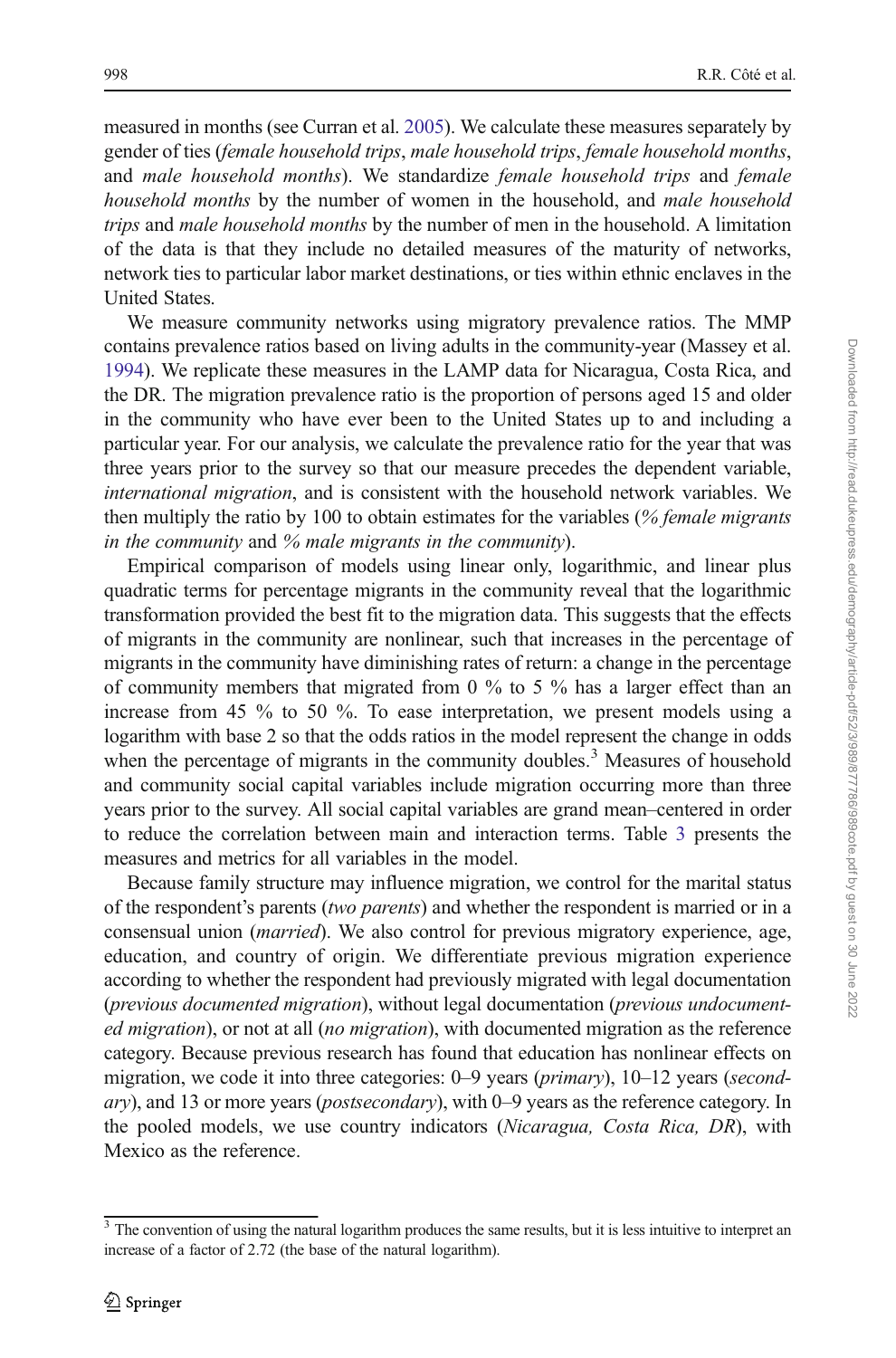| Variable                               | Metric                                                                                                                                             |
|----------------------------------------|----------------------------------------------------------------------------------------------------------------------------------------------------|
| Dependent                              |                                                                                                                                                    |
| International migration                | $1 =$ Migrated at least once within 3 years prior to survey                                                                                        |
| Independent/Control                    |                                                                                                                                                    |
| Female                                 | $1$ = Female                                                                                                                                       |
| Two parents                            | $1$ = Parents are married or in consensual union                                                                                                   |
| Age                                    | In years                                                                                                                                           |
| Secondary                              | $1 = 10 - 12$ years of education                                                                                                                   |
| Postsecondary                          | $1 = 13 + \text{ years}$ education                                                                                                                 |
| Married                                | $1 =$ Married or in a consensual union                                                                                                             |
| Previous documented<br>migration       | $1 =$ Migrated >3 years prior to survey with legal documentation                                                                                   |
| Previous undocumented<br>migration     | $1 =$ Migrated >3 years prior to survey without valid documents                                                                                    |
| Nicaragua                              | $1 = yes$                                                                                                                                          |
| Dominican Republic                     | $1 = yes$                                                                                                                                          |
| Costa Rica                             | $1 = yes$                                                                                                                                          |
| Household Social Capital (strong ties) |                                                                                                                                                    |
| No. of male migrants in<br>household   | Number of male household members and other males who no longer live in<br>HH, who have migrated to the United States                               |
| household                              | No. of female migrants in Number of female household members and other females who no longer live in<br>HH, who have migrated to the United States |
| Female household months                | Average number of months other female household members were in the<br><b>United States</b>                                                        |
| Female household trips                 | Average number of times other female household members migrated to the<br><b>United States</b>                                                     |
| Male household months                  | Average number of months other male household members were in the United<br>States $3+$ years prior to survey                                      |
| Male household trips                   | Average number of times other male household members migrated to the<br><b>United States</b>                                                       |
| Community Social Capital (weak ties)   |                                                                                                                                                    |
| % female migrants in<br>community      | % women in the community who migrated to United States                                                                                             |
| % male migrants in<br>community        | % men in the community who migrated to United States                                                                                               |

<span id="page-10-0"></span>Table 3 Measures and metrics for dependent, independent, and control variables

# Strategy and Design

We use logistic regression to predict the likelihood of migration to the United States within three years of the survey. Because the sample stratifies households by community and stratifies social capital clusters within communities, we use robust standard errors to account for correlated error terms. The tables present effects as odds ratios. Odds ratios between 0 and 1 indicate a negative relationship (the variable decreases the odds of migrating), and odds ratios above 1 indicate a positive relationship (the variable increases the odds of migrating).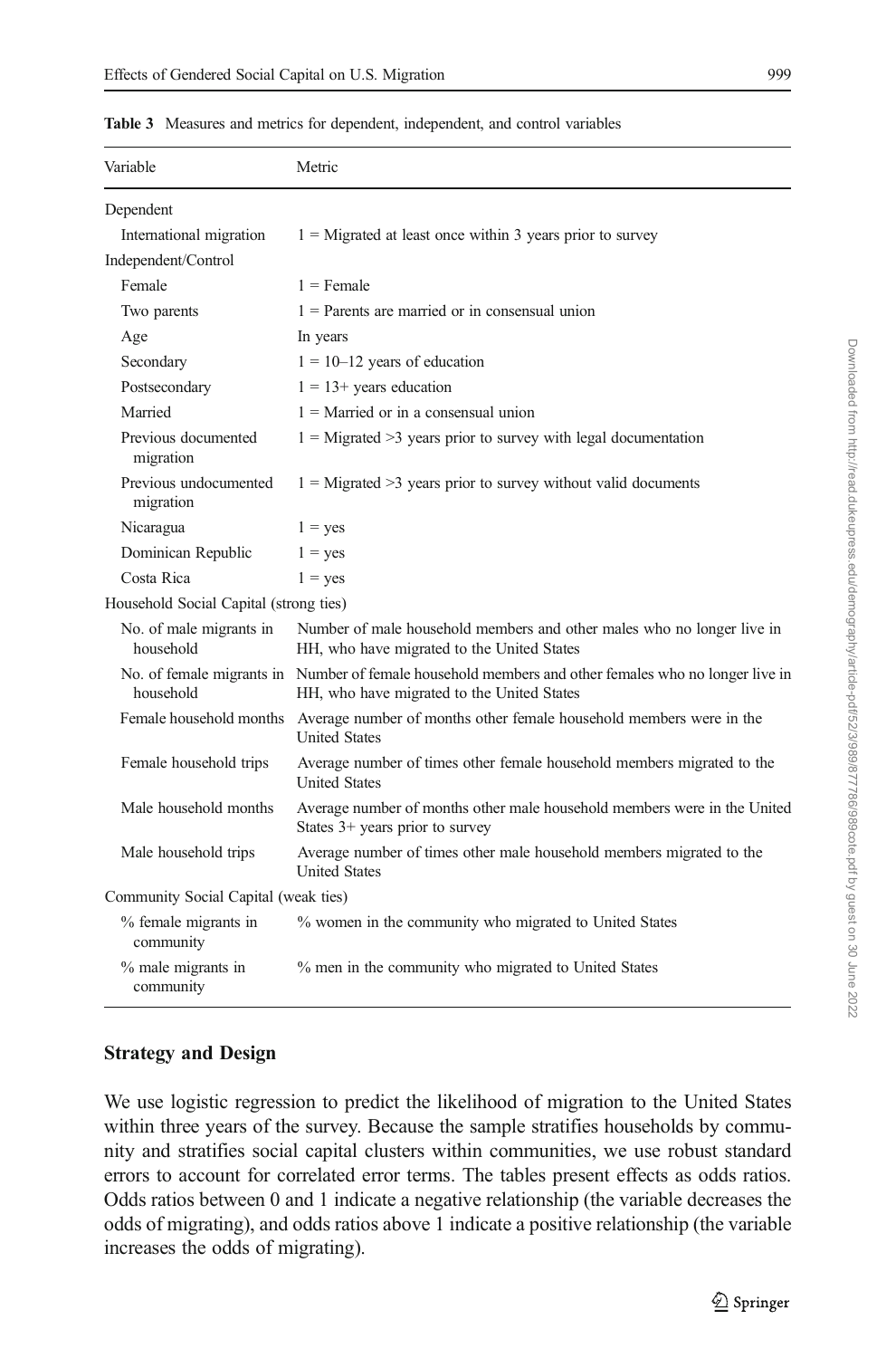We expect differences by gender and by country because sending countries have diverse histories of migration, gendered economic opportunities, and typical family structures; previous research on these countries has shown differences between them (Donato [2010](#page-25-0); Fussell [2010](#page-25-0); Sana and Massey [2005](#page-26-0)). To analyze how gender and sending country influence migration, we include appropriate interaction terms (see the [appendix](#page-21-0)) and construct separate models by gender and by country. For ease of interpretation, we present the pooled model and separate models by gender in Table [4,](#page-12-0) and separate models by country in Table [5](#page-14-0).

# **Results**

Table [4](#page-12-0) presents descriptive statistics for all variables in the analysis. The table reveals that the majority (97 %) of individuals aged 17–40 in these countries did not migrate to the United States. Unsurprisingly, given Mexico's shared border and long history of migration to the United States, migration from Mexico is more common than from the other countries. Undocumented migration is also most common from Mexico, where 3 % of respondents migrated without documents in the last three years. Table [4](#page-12-0) also reveals that young adults in Mexico are the least educated, and young adults in the DR are the most educated. Consistent with literature that indicates greater prevalence of traditional marriage in Mexico, Mexican potential migrants are more likely to be married or in a consensual union (Massey et al. [2006;](#page-26-0) Sana and Massey [2005](#page-26-0)).

With regard to social capital, Table [4](#page-12-0) reveals that respondents in Mexico, on average, have more household ties to migrants of both genders than respondents in other countries. In all countries, the mean number of male migrants in household is larger than the mean number of female migrants in household, although the differences are small in the DR and Nicaragua. In Mexico and Costa Rica, male migrants in the household also took more trips and spent more months in the United States than female migrants did, in comparison with small gender differences in these measures in the DR and Nicaragua. Respondents in Mexico had larger community migratory networks and a larger gender difference in the size of those networks than in other countries. Thus, Table [4](#page-12-0) illustrates that potential migrants from Mexico have more migratory social capital resources and that these resources are more male-dominated than in the other countries.

Table [5](#page-14-0) presents odds ratios for the pooled sample and separate models by gender. The pooled model aggregates results from the four sending countries and for both genders, revealing that women from these four countries have only .32 times as high odds of migrating to the United States as men. The odds of migration also decrease with age by 3 % per year. Marital status has no significant effects for men, but the interaction term suggests that married women have 1.74 times higher odds of migration than unmarried women, supporting the theory that women migrate as tied movers  $(H_3)$ . Increasing levels of education appear to decrease the odds of migration, such that the odds of migration are 83 % as high for potential migrants with secondary education and 64 % as high for those with postsecondary as for those with only primary education. Country indicators show that respondents have significantly lower odds of migrating from Nicaragua or the DR than from Mexico. Individuals who have not migrated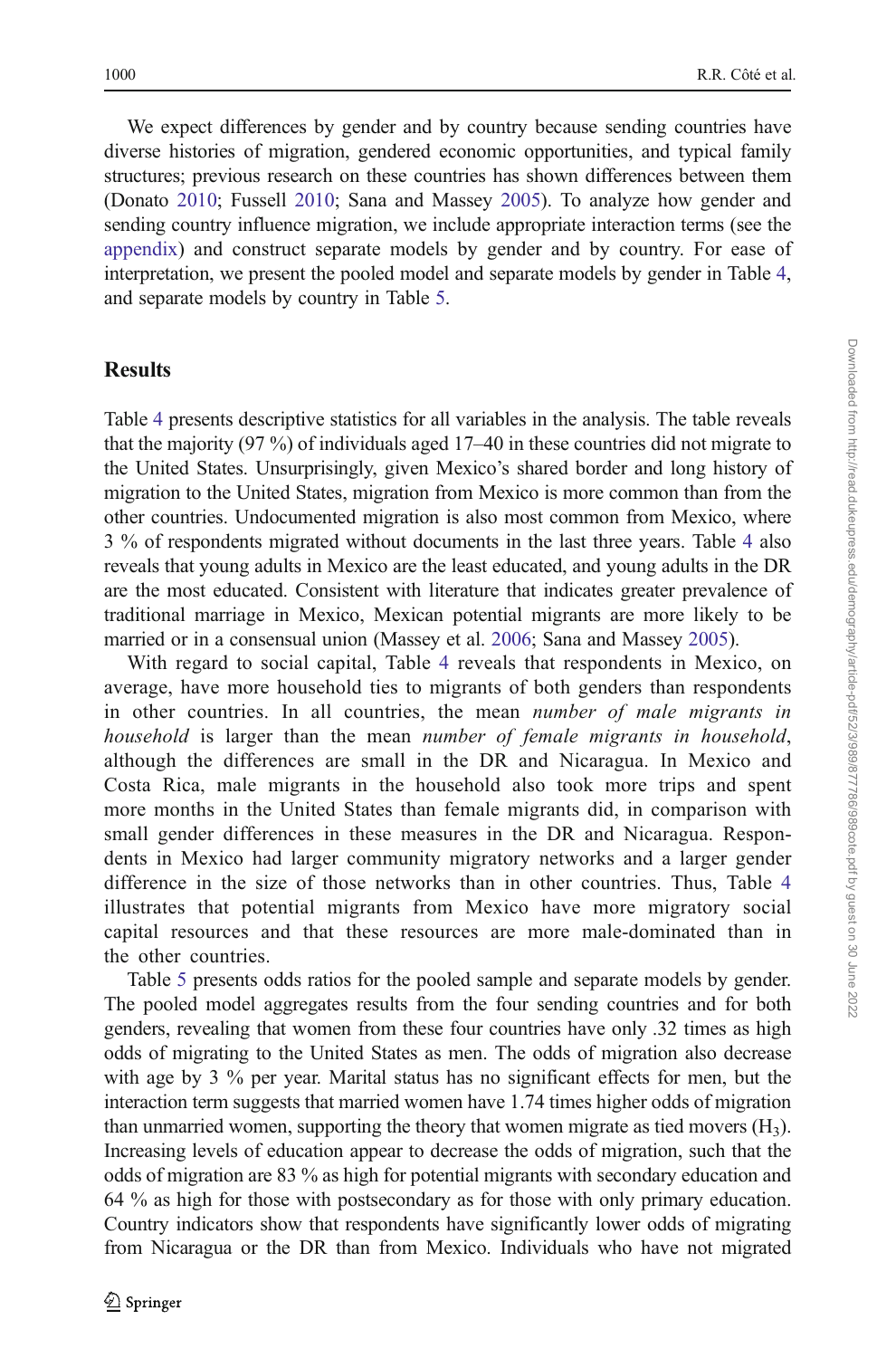| . . |  |
|-----|--|
|     |  |

|                                     | All Countries<br>(SD) | Mexico<br>(SD) | Costa Rica<br>(SD) | Nicaragua<br>(SD) | Dominican<br>Republic<br>(SD) |
|-------------------------------------|-----------------------|----------------|--------------------|-------------------|-------------------------------|
| Dependent Variable                  |                       |                |                    |                   |                               |
| Internal migration                  | 0.06                  | 0.08           | 0.04               | 0.01              | 0.03                          |
|                                     | (0.23)                | (0.28)         | (0.20)             | (0.12)            | (0.18)                        |
| Control Variables                   |                       |                |                    |                   |                               |
| Female                              | 0.51                  | 0.52           | 0.50               | 0.53              | 0.49                          |
|                                     | (0.50)                | (0.50)         | (0.50)             | (0.50)            | (0.50)                        |
| Two-parent household                | 0.73                  | 0.81           | 0.71               | 0.58              | 0.69                          |
|                                     | (0.44)                | (0.40)         | (0.45)             | (0.49)            | (0.46)                        |
| Age                                 | 27.21                 | 27.26          | 26.85              | 27.18             | 27.45                         |
|                                     | (6.71)                | (6.60)         | (7.04)             | (6.85)            | (6.57)                        |
| Married/union                       | 0.54                  | 0.59           | 0.44               | 0.49              | 0.47                          |
|                                     | (0.50)                | (0.49)         | (0.50)             | (0.50)            | (0.50)                        |
| Education                           |                       |                |                    |                   |                               |
| Primary                             |                       |                |                    |                   |                               |
| Secondary                           | 0.26                  | 0.22           | 0.28               | 0.34              | 0.32                          |
|                                     | (0.44)                | (0.42)         | (0.45)             | (0.47)            | (0.47)                        |
| Postsecondary                       | 0.19                  | 0.15           | 0.23               | 0.22              | 0.26                          |
|                                     | (0.39)                | (0.36)         | (0.42)             | (0.41)            | (0.44)                        |
| Previous Migration                  |                       |                |                    |                   |                               |
| No migration                        | 0.97                  | 0.96           | 0.97               | 0.99              | 0.98                          |
|                                     | (0.17)                | (0.19)         | (0.17)             | (0.10)            | (0.15)                        |
| Documented                          | 0.01                  | 0.01           | 0.02               | 0.01              | 0.02                          |
|                                     | (0.10)                | (0.08)         | (0.15)             | (0.08)            | (0.15)                        |
| Undocumented                        | 0.02                  | 0.03           | 0.01               | 0.00              | 0.00                          |
|                                     | (0.13)                | (0.17)         | (0.08)             | (0.06)            | (0.00)                        |
| Migration Experience                |                       |                |                    |                   |                               |
| Male household trips                | 0.23                  | 0.35           | 0.10               | 0.05              | 0.08                          |
|                                     | (0.91)                | (1.18)         | (0.30)             | (0.24)            | (0.34)                        |
| Female household trips              | 0.05                  | 0.06           | 0.03               | 0.04              | 0.07                          |
|                                     | (0.24)                | (0.22)         | (0.14)             | (0.26)            | (0.34)                        |
| Male household months               | 9.25                  | 12.81          | 4.61               | 4.27              | 6.50                          |
|                                     | (27.67)               | (32.13)        | (16.67)            | (19.69)           | (24.62)                       |
| Female household months             | 3.71                  | 4.19           | 1.79               | 2.79              | 5.69                          |
|                                     | (15.79)               | (15.55)        | (10.70)            | (13.99)           | (24.20)                       |
| Migrant Social Capital              |                       |                |                    |                   |                               |
| No. of male migrants in household   | 0.39                  | 0.58           | 0.22               | 0.12              | 0.22                          |
|                                     | (0.82)                | (0.96)         | (0.56)             | (0.40)            | (0.67)                        |
| No. of female migrants in household | 0.15                  | 0.18           | 0.07               | 0.09              | 0.19                          |
|                                     | (0.49)                | (0.52)         | (0.28)             | (0.39)            | (0.71)                        |

### <span id="page-12-0"></span>Table 4 Means and standard deviations for all variables, pooled and by country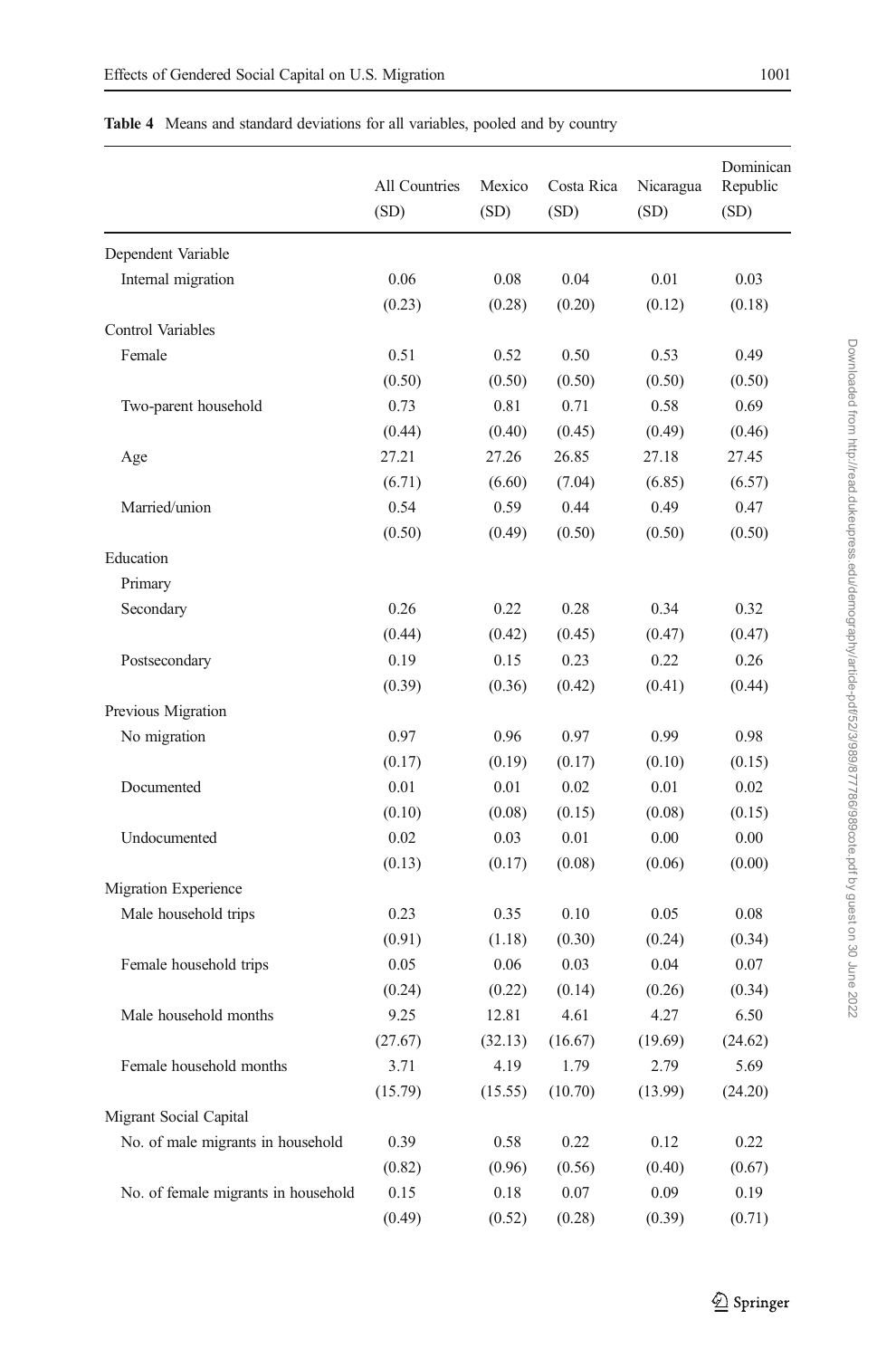|                                | All Countries<br>(SD) | Mexico<br>(SD) | Costa Rica<br>(SD) | Nicaragua<br>(SD) | Dominican<br>Republic<br>(SD) |
|--------------------------------|-----------------------|----------------|--------------------|-------------------|-------------------------------|
| % Male migrants in community   | 18.69                 | 23.55          | 11.29              | 11.35             | 17.67                         |
|                                | (13.91)               | (14.88)        | (9.72)             | (7.67)            | (11.90)                       |
| % Female migrants in community | 7.62                  | 6.58           | 5.07               | 7.39              | 17.55                         |
|                                | (7.66)                | (6.00)         | (3.20)             | (5.52)            | (14.22)                       |
| N                              | 14,149                | 7.809          | 1,921              | 3,037             | 1,382                         |

#### Table 4 (continued)

before also have significantly lower odds of migrating than those who have previously migrated with legal documentation.

With respect to the effects of social capital, there are three significant findings: (1) ties to male migrants in the household increase the odds of migration, (2) ties to female migrants in the household increase the odds of migration, and (3) a higher percentage of male migrants in the community increases the odds of migration. Each additional household tie to a male or female migrant increases the odds of migration 1.17 and 1.44 times, respectively, supporting the hypothesis that household ties will increase the odds of migration  $(H<sub>1A</sub>)$ . To understand the effects of migrants in the community, one must account for the logarithmic transformation of the original variable using base 2. Accordingly, when the percentage of male migrants in the community doubles, the odds of migration are 1.59 times higher.<sup>4</sup> This supports the hypothesis  $(H<sub>2</sub>)$  that community ties to migrants increase the odds of migration. However, the gender of weak ties matters: the percentage of female migrants in the community has no significant effect. Thus, strong ties to migrants of both genders have a significant impact, but only weak ties to men influence migration, supporting hypothesis  $H_{2B}$ . Results of the pooled model do not support our hypothesis  $(H_5)$  that migration experience (the number of trips between countries and the duration of time spent in the United States) influences the decision to migrate.

Table [5](#page-14-0) also presents separate models by gender for the pooled data. These models confirm that marriage positively influences the odds of female migration but has no significant effect on male migration. The odds of migrating are 1.56 times higher for married women than for unmarried women, providing initial support for the hypothesis  $(H<sub>3</sub>)$  that women migrate as tied movers. In contrast, education has significant effects only for men, whereby more education decreases the odds of migration. The odds of migrating are 75 % as high for men with secondary education and 52 % as high for men with postsecondary education as for men with only primary education. This suggests that educated men may have better economic opportunities in their home country than their less-educated counterparts, who migrate for better employment prospects in the United States. The effects of previous migration are the same for men and women: both have significantly lower odds of migrating if they have never migrated than if they migrated before with documentation.

 $4$  We obtained this odds ratio by adding the logit coefficients for married and female  $\times$  married, and then exponentiating the sum to obtain the odds ratio.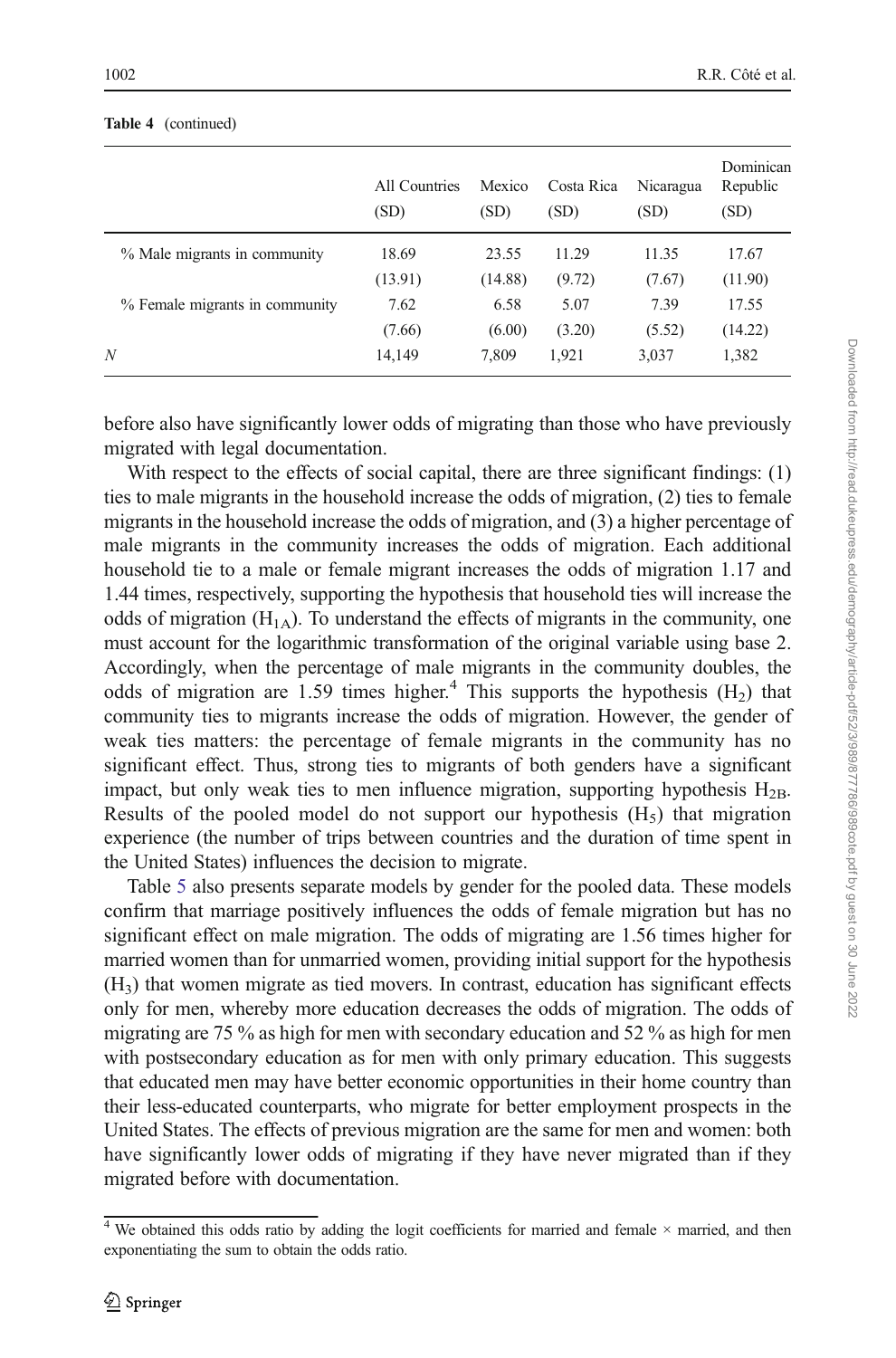|                                   | Full Model<br>(robust SE) | All Men<br>(robust SE) | All Women<br>(robust SE) |
|-----------------------------------|---------------------------|------------------------|--------------------------|
| Female                            | $0.32***$                 |                        |                          |
|                                   | (0.04)                    |                        |                          |
| Two-Parent Household              | 0.99                      | 1.03                   | 0.96                     |
|                                   | (0.10)                    | (0.13)                 | (0.16)                   |
| Age                               | $0.97***$                 | $0.96***$              | $0.98*$                  |
|                                   | (0.01)                    | (0.01)                 | (0.01)                   |
| Married/Union                     | 0.91                      | 0.93                   | $1.56**$                 |
|                                   | (0.10)                    | (0.11)                 | (0.26)                   |
| Female × Married                  | $1.74**$                  |                        |                          |
|                                   | (0.30)                    |                        |                          |
| Education                         |                           |                        |                          |
| Secondary                         | $0.83^{\dagger}$          | $0.75*$                | 0.98                     |
|                                   | (0.08)                    | (0.10)                 | (0.16)                   |
| Postsecondary                     | $0.64**$                  | $0.52***$              | 0.84                     |
|                                   | (0.08)                    | (0.09)                 | (0.18)                   |
| Country of Origin                 |                           |                        |                          |
| Nicaragua                         | $0.39***$                 | $0.34***$              | $0.47**$                 |
|                                   | (0.07)                    | (0.08)                 | (0.13)                   |
| Dominican Republic                | $0.62**$                  | $0.35***$              | 1.28                     |
|                                   | (0.11)                    | (0.09)                 | (0.33)                   |
| Costa Rica                        | 0.98                      | 1.00                   | 0.93                     |
|                                   | (0.14)                    | (0.17)                 | (0.24)                   |
| Previous Migration                |                           |                        |                          |
| Undocumented                      | 0.79                      | 0.66                   | 0.93                     |
|                                   | (0.21)                    | (0.21)                 | (0.52)                   |
| No migration                      | $0.12***$                 | $0.10***$              | $0.15***$                |
|                                   | (0.03)                    | (0.03)                 | (0.06)                   |
| Migration Experience              |                           |                        |                          |
| Male household months             | 1.00                      | 1.00                   | 1.00                     |
|                                   | (0.00)                    | (0.00)                 | (0.00)                   |
| Female household months           | $0.99*$                   | $0.99*$                | 1.00                     |
|                                   | (0.00)                    | (0.00)                 | (0.00)                   |
| Male household trips              | 1.00                      | 1.02                   | 0.99                     |
|                                   | (0.03)                    | (0.04)                 | (0.05)                   |
| Female household trips            | 1.21                      | 1.10                   | $1.33^{\dagger}$         |
|                                   | (0.17)                    | (0.31)                 | (0.20)                   |
| Migrant Social Capital            |                           |                        |                          |
| No. of male migrants in household | $1.17**$                  | 1.05                   | 1.36***                  |
|                                   | (0.06)                    | (0.07)                 | (0.09)                   |

<span id="page-14-0"></span>Table 5 Odds ratios for migration to the United States from four Latin American countries, pooled and by gender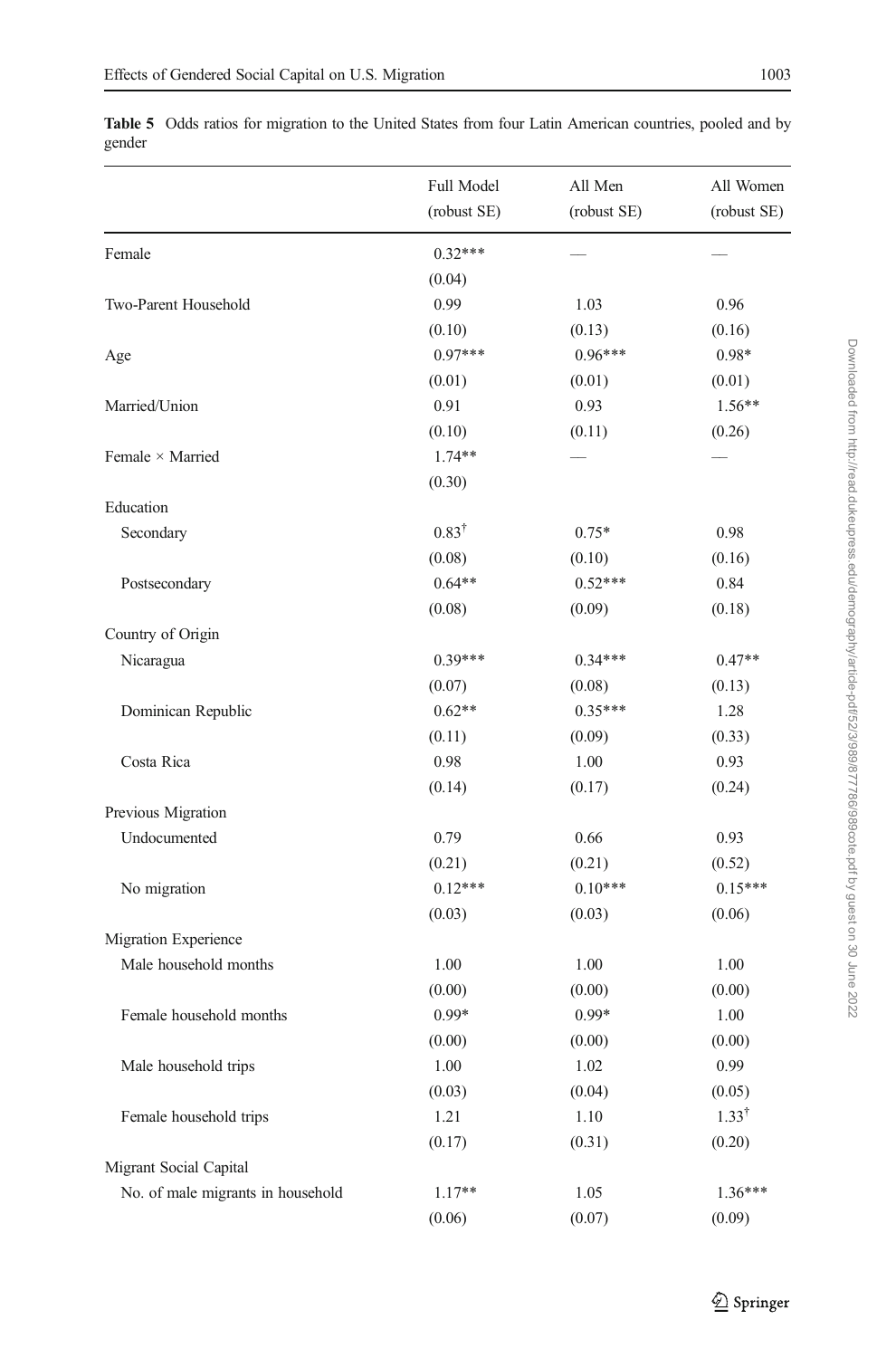|                                         | <b>Full Model</b><br>(robust SE) | All Men<br>(robust SE) | All Women<br>(robust SE) |
|-----------------------------------------|----------------------------------|------------------------|--------------------------|
| No. of female migrants in household     | $1.44***$                        | $1.45**$               | $1.42**$                 |
|                                         | (0.13)                           | (0.19)                 | (0.17)                   |
| $Log2(\%$ male migrants in community)   | $1.74***$                        | $1.92***$              | $1.49***$                |
|                                         | (0.10)                           | (0.15)                 | (0.14)                   |
| $Log2(\%$ female migrants in community) | 0.94                             | 0.94                   | 0.93                     |
|                                         | (0.04)                           | (0.05)                 | (0.06)                   |
| Constant                                | 1.43                             | 1.92                   | $0.28*$                  |
|                                         | (0.46)                           | (0.79)                 | (0.15)                   |
| $-2$ Log-Likelihood                     | $-2,579.67$                      | $-1,547.77$            | $-1,007.85$              |
| Likelihood Ratio Chi-Square             | 842.39***                        | 536.37***              | 292.28***                |
| Pseudo- $R^2$                           | .175                             | .193                   | .122                     |
| N                                       | 14,149                           | 6,871                  | 7,278                    |

#### Table 5 (continued)

 $\phi$ <sup>†</sup> $p$  <.10; \* $p$  < .05; \*\* $p$  < .01; \*\*\* $p$  <.001 (two-tailed tests)

In terms of social capital, the separate models reveal that household ties to female migrants increase the odds of migration 1.42 times for women and 1.45 times for men for each additional female migrant in the household, but that strong ties to male migrants have significant effects only for women's migration. Each additional male migrant in the household is associated with 1.36 times higher odds of migration for women. This supports the hypothesis that the gender of strong ties matter for migration  $(H_{1B})$  as well as the idea that male strong ties are especially important for women, who may lack network ties that men obtain through employment and other community involvement. Male ties within the household provide an important bridge to resources outside the household for women.

The effects of female household ties are more surprising, although they support previous findings that strong ties to women provide social, emotional, and economic support for migration (Hondagneu-Sotelo [1994a;](#page-25-0) Menjivar [2006\)](#page-26-0). Female networks provide social support and information on resources such as housing, food, and healthcare, thus helping new migrants to establish themselves in the host country and facilitating transitions into new and unfamiliar living situations (Connidis [1989;](#page-25-0) Hogan et al. [1990](#page-25-0)).

The number of trips and amount of time spent in the United States by other household members do not influence recent migration in the pooled data, thus failing to support hypothesis  $H_5$ . This suggests that the number of strong ties influences migration, rather than the amount of contact with those ties or the intensity of their experiences in the host country after they migrate.

Weak ties, which are more varied and richer in different kinds of information than strong ties, are also significant in Table [5.](#page-14-0) The separate models by gender suggest that male community-level ties positively influence migration for both men and women, but female community-level ties do not. A doubling of the percentage of male migrants in the community is related to odds of migrating that are 1.92 times higher for male potential migrants and 1.49 times higher for female potential migrants. This is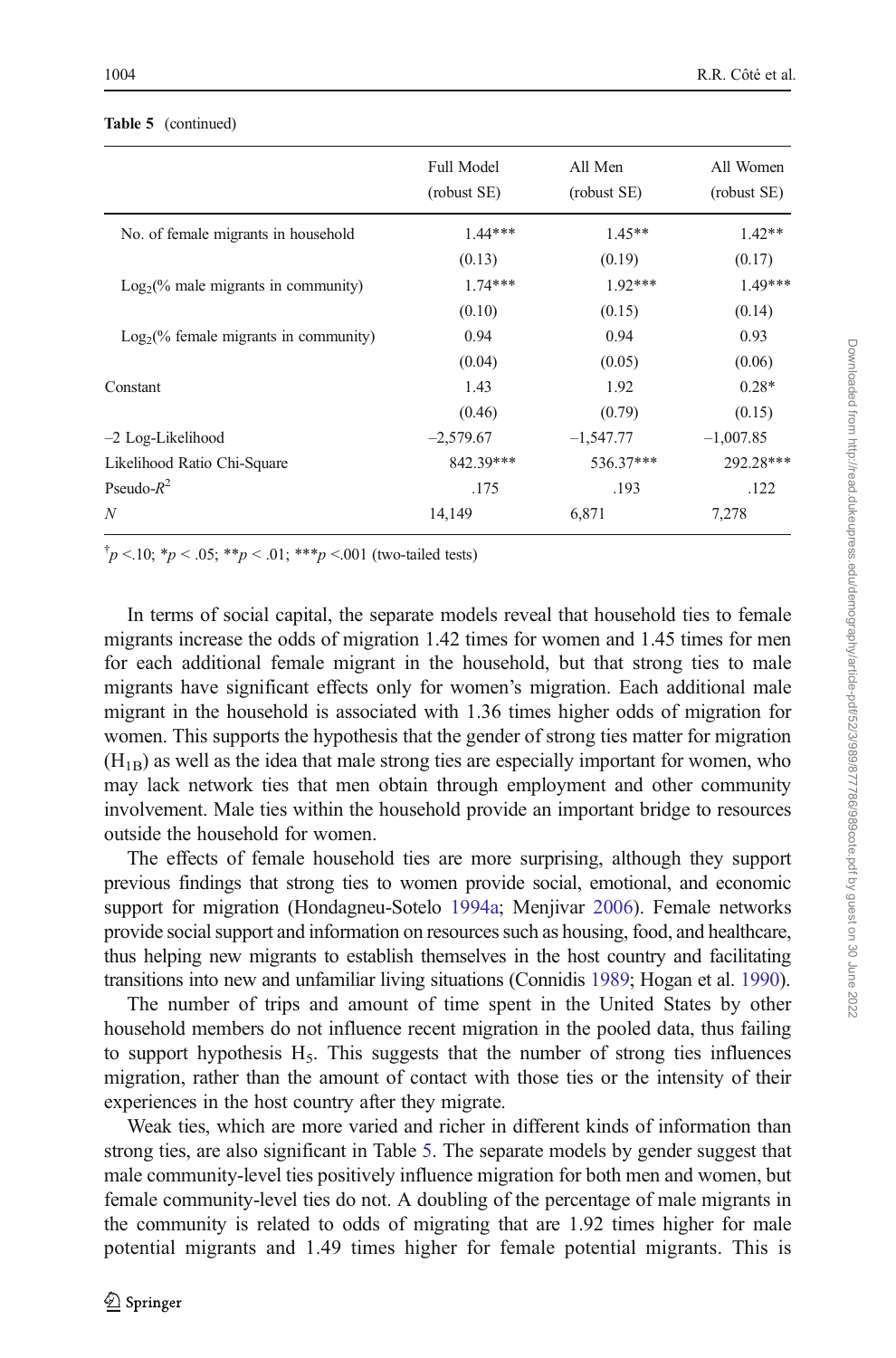congruent with the idea that weak ties to men are useful for finding opportunities and information related to employment, especially in countries where many women are not in the labor force, supporting hypothesis  $H_{2B}$ . If individuals migrate in search of economic opportunities, then ties to men in the community provide better access to employment-related information and resources (Mollenhorst et al. [2008\)](#page-26-0).

### Separate Models by Country

Table [6](#page-17-0) presents separate models by country and suggests that the larger Mexican sample is driving the pooled sample results in Table [5](#page-14-0). Table [6](#page-17-0) reveals that gender differences in the odds of migrating are statistically significant only in Mexico and Costa Rica and are largest in Mexico. Also, only Mexico has a significant interaction between female and married, such that married women's odds of migrating from Mexico are  $1.65$  times as high as unmarried women's odds.<sup>5</sup> As a result, the gender gap in the odds of migration is also lower for married potential migrants from Mexico: married women's odds of migrating are 51.7 % as high as married men's odds, whereas unmarried women's odds are 26 % as high as unmarried men's. This provides support for the hypothesis  $(H_3)$  that married women are more likely to migrate as tied movers from Mexico, a country with gender-traditional families and low gender equity in the economy. The lack of similar significant effects in other countries fails to support this hypothesis for their migration patterns, and suggests that the unique Low/Low position of Mexico could be a source of this effect.

The main effect of marriage is significant only in Nicaragua, where married potential migrants are 4.5 times as likely to migrate as their unmarried counterparts. In terms of education, migrants from Mexico tend to have less education than nonmigrants, as was the pattern in Table [5](#page-14-0), but migrants from the DR and Nicaragua tend to have more education than nonmigrants. In these countries, highly educated workers may face weak employment prospects at home along with greater ease of legal migration to the United States. In the DR, potential migrants with 10–12 years of education have 3.23 times higher odds and those with postsecondary education have 3.78 times higher odds of migrating than those with less than 10 years of education. For potential migrants in Nicaragua, secondary and postsecondary education increase the odds of migration 2.62 and 4.28 times, respectively, over those with less than 10 years of education. These education effects suggest that migrants from Mexico tend to have lower socioeconomic status (SES) in their home country, while those from Nicaragua and the DR come from higher socioeconomic backgrounds.

As in the full model, separate models by country reveal that recurrent trips between the sending and host countries have few significant effects, with two exceptions: (1) male household trips are positively related to migration from Costa Rica, where each additional trip is associated with 2.10 times higher odds of migrating; and (2) the number of female household trips has positive effects in the DR, where each additional migratory trip among female household members increases the odds of migration 2.22 times. In these cases, trips home from the United States may impart resources that engender confidence in the migration process, reinforcing networks in the sending country, facilitating the exchange of resources, and increasing the odds of family

<sup>5</sup> Please see footnote 4.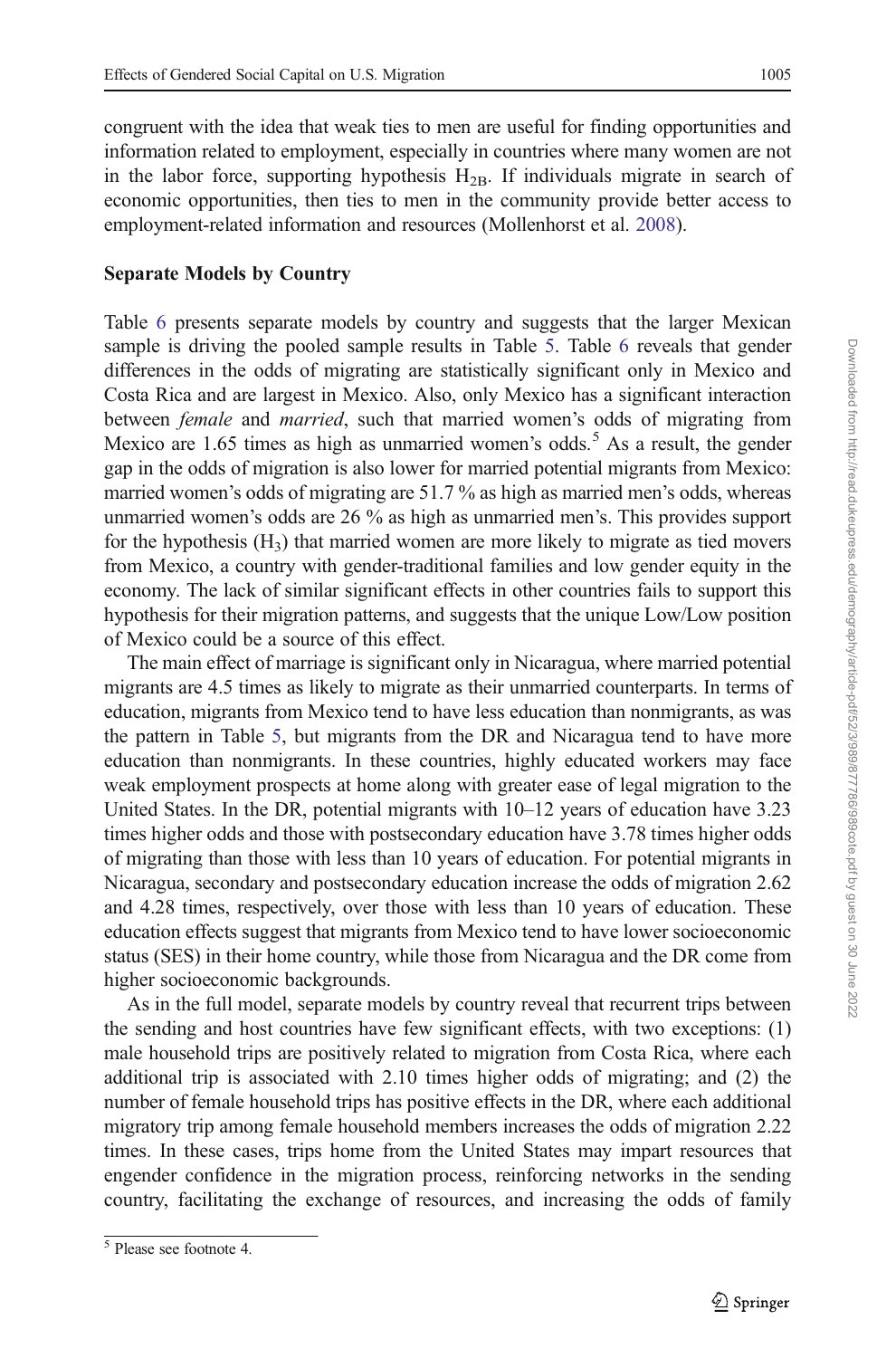|                                         | Mexico<br>(robust SE) | Costa Rica<br>(robust SE) | Dominican<br>Republic<br>(robust SE) | Nicaragua<br>(robust SE) |
|-----------------------------------------|-----------------------|---------------------------|--------------------------------------|--------------------------|
| Female                                  | $0.26***$             | $0.41*$                   | 1.07                                 | 0.44                     |
|                                         | (0.04)                | (0.15)                    | (0.47)                               | (0.34)                   |
| Two-Parent Household                    | 0.97                  | 0.80                      | 1.32                                 | 1.35                     |
|                                         | (0.12)                | (0.24)                    | (0.47)                               | (0.52)                   |
| Age                                     | $0.96***$             | 0.96                      | $1.05*$                              | 1.02                     |
|                                         | (0.01)                | (0.02)                    | (0.03)                               | (0.03)                   |
| Married/Union                           | 0.83                  | 1.14                      | 0.40                                 | $4.50**$                 |
|                                         | (0.10)                | (0.46)                    | (0.23)                               | (2.58)                   |
| Female $\times$ Married                 | 1.99**                | 0.90                      | 2.09                                 | 1.46                     |
|                                         | (0.40)                | (0.50)                    | (1.47)                               | (1.22)                   |
| Education                               |                       |                           |                                      |                          |
| Secondary                               | $0.73**$              | 0.84                      | $3.23*$                              | $2.62*$                  |
|                                         | (0.09)                | (0.27)                    | (1.60)                               | (1.22)                   |
| Postsecondary                           | $0.39***$             | 0.68                      | 3.78**                               | $4.28**$                 |
|                                         | (0.08)                | (0.28)                    | (1.79)                               | (2.13)                   |
| Previous Migration                      |                       |                           |                                      |                          |
| Undocumented                            | 0.65                  | 1.85                      | 1.00                                 | 3.57                     |
|                                         | (0.24)                | (1.39)                    | (omitted)                            | (4.05)                   |
| No migration                            | $0.11***$             | $0.17***$                 | $0.12***$                            | $0.02***$                |
|                                         | (0.04)                | (0.09)                    | (0.07)                               | (0.02)                   |
| Migration Experience                    |                       |                           |                                      |                          |
| Male household months                   | 1.00                  | 1.00                      | 0.99                                 | 0.99                     |
|                                         | (0.00)                | (0.01)                    | (0.01)                               | (0.01)                   |
| Female household months                 | 1.00                  | 0.99                      | 0.99                                 | 0.99                     |
|                                         | (0.00)                | (0.02)                    | (0.01)                               | (0.01)                   |
| Male household trips                    | 1.01                  | $2.10*$                   | 1.19                                 | 2.00                     |
|                                         | (0.03)                | (0.69)                    | (0.33)                               | (1.28)                   |
| Female household trips                  | 0.83                  | 0.31                      | $2.22**$                             | 0.88                     |
|                                         | (0.19)                | (0.48)                    | (0.55)                               | (0.46)                   |
| Migrant Social Capital                  |                       |                           |                                      |                          |
| No. of male migrants in household       | $1.20***$             | 0.83                      | 1.43                                 | 1.09                     |
|                                         | (0.06)                | (0.21)                    | (0.34)                               | (0.46)                   |
| No. of female migrants in household     | 1.49**                | 2.02                      | $1.64**$                             | 0.71                     |
|                                         | (0.18)                | (1.03)                    | (0.31)                               | (0.44)                   |
| $Log2(\%$ male migrants in community)   | $1.66***$             | $2.13**$                  | 1.13                                 | 0.44                     |
|                                         | (0.11)                | (0.48)                    | (0.65)                               | (0.36)                   |
| $Log2(\%$ female migrants in community) | 0.96                  | 1.15                      | 0.87                                 | 2.76                     |
|                                         | (0.04)                | (0.31)                    | (0.47)                               | (2.00)                   |

<span id="page-17-0"></span>Table 6 Odds ratio estimates for migration to the United States from four Latin American countries, by country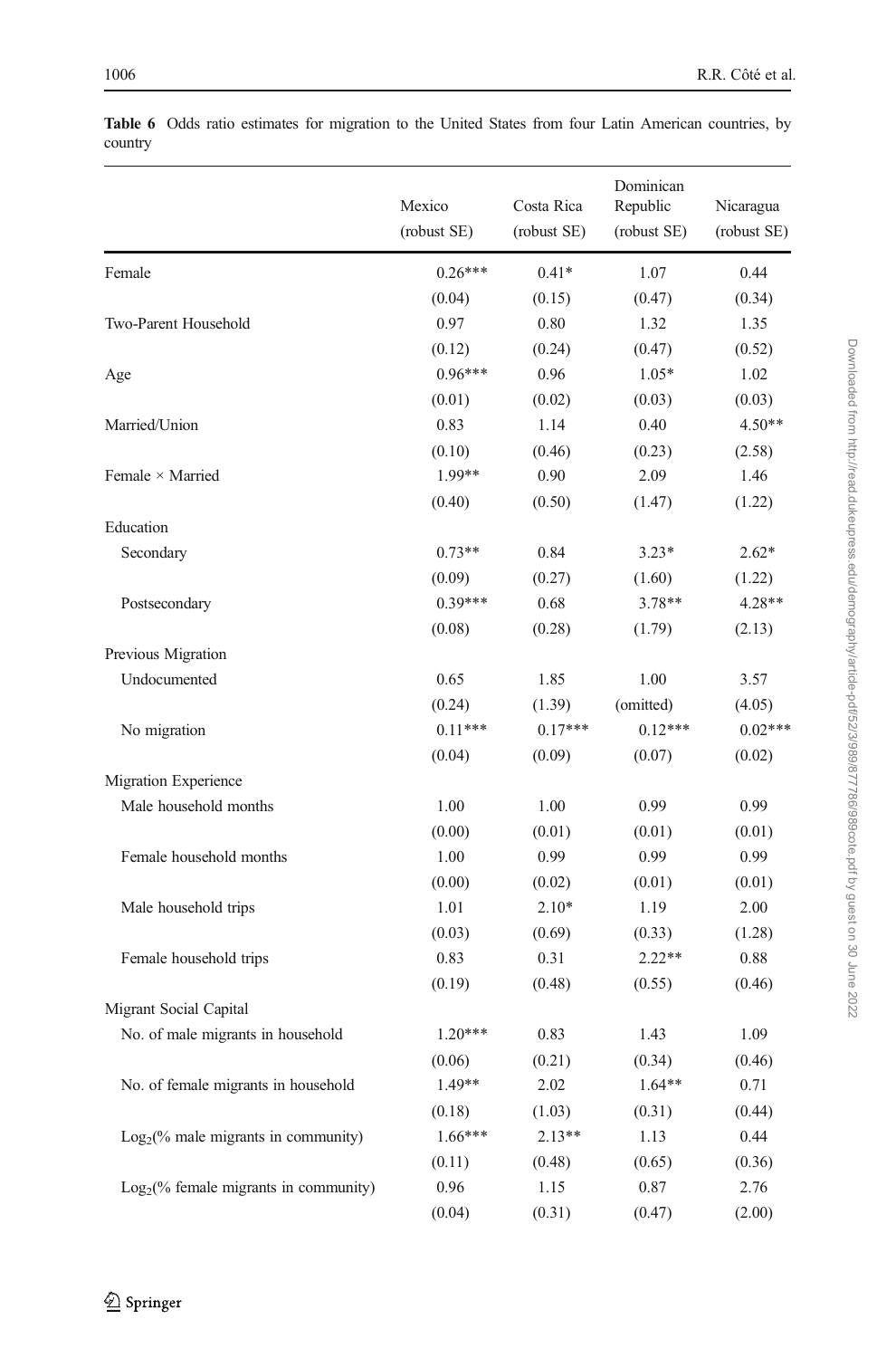|                             | Mexico<br>(robust SE) | Costa Rica<br>(robust SE) | Dominican<br>Republic<br>(robust SE) | Nicaragua<br>(robust SE) |
|-----------------------------|-----------------------|---------------------------|--------------------------------------|--------------------------|
| Constant                    | $2.53*$               | 1.28                      | $0.02**$                             | $0.02**$                 |
|                             | (1.07)                | (1.10)                    | (0.03)                               | (0.03)                   |
| $-2$ Log-Likelihood         | $-1,895.75$           | $-262.68$                 | $-165.82$                            | $-167.67$                |
| Likelihood Ratio Chi-Square | 535.07***             | $109.13***$               | 87.55***                             | 146.25***                |
| Pseudo- $R^2$               | .152                  | .218                      | .192                                 | .243                     |
| N                           | 7,809                 | 1.921                     | 1,382                                | 3,037                    |

 $*_{p}$  < .05;  $*_{p}$  < .01;  $*_{p}$  < .001 (two-tailed tests)

migration. When considering the overall theoretical framework, the country differences in these effects support the idea that ties to men are more important in societies where gender equity is low (Costa Rica) and ties to women are especially important in societies where gender equity is higher (the DR) ( $H_{4A}$  and  $H_{4B}$ ).

In terms of the number of ties, each additional tie to a male migrant in the household increases the odds of migration 1.20 times from Mexico only. This supports the hypothesis  $(H_{4B})$  that strong ties to men are more important in a country with low gender equity in the economy and household. The number of female migrants in the household, on the other hand, is positively related to migration from both Mexico and the DR, where each additional female tie increases the odds of migrating 1.49 and 1.64 times, respectively. These results support the hypothesis  $(H_{4A})$  that strong ties to women are more important in a country with higher gender equity in the economy and more female-led families (like the DR). However, these ties are also important in Mexico, which has low gender equity and more gendertraditional family structures, perhaps making a more general comment on the provision of social support by female strong ties.

Community social capital also has statistically significant effects only in countries with low gender equity and only for ties to men. A doubling of the percentage of male migrants in the community increases the odds of migration 1.66 times from Mexico and 2.13 times from Costa Rica, but has no effect on migration from Nicaragua or the DR. Female migrants in the community, however, have no effects on migration from any country. These findings support our hypothesis  $(H_{4B})$  that weak ties to male migrants increase the odds of migration from countries with low gender equity.

Table [7](#page-21-0) in the [appendix](#page-21-0) presents models with interaction terms for gender with social capital variables (Model 1), gender and country of origin (Model 2), and country of origin by social capital (Model 4). These models give results similar to those in Tables [4](#page-12-0) and [5](#page-14-0). Coefficients were significant for interactions among *female*  $\times$  *number of male* household migrants, female  $\times$  percentage male migrants in the community, and female  $\times$  DR. In comparison with the pooled model in Table [4,](#page-12-0) the log-likelihood and information coefficients (AIC/BIC, not shown) do not significantly improve with the addition of two-way interactions for gender with social capital, although an  $F$  test comparing the models suggests that the additional variables significantly improve the model ( $\chi^2$  = 38.26, df = 9, p < .001) (see Table [7](#page-21-0) in the appendix [A](#page-21-0), Model 1). The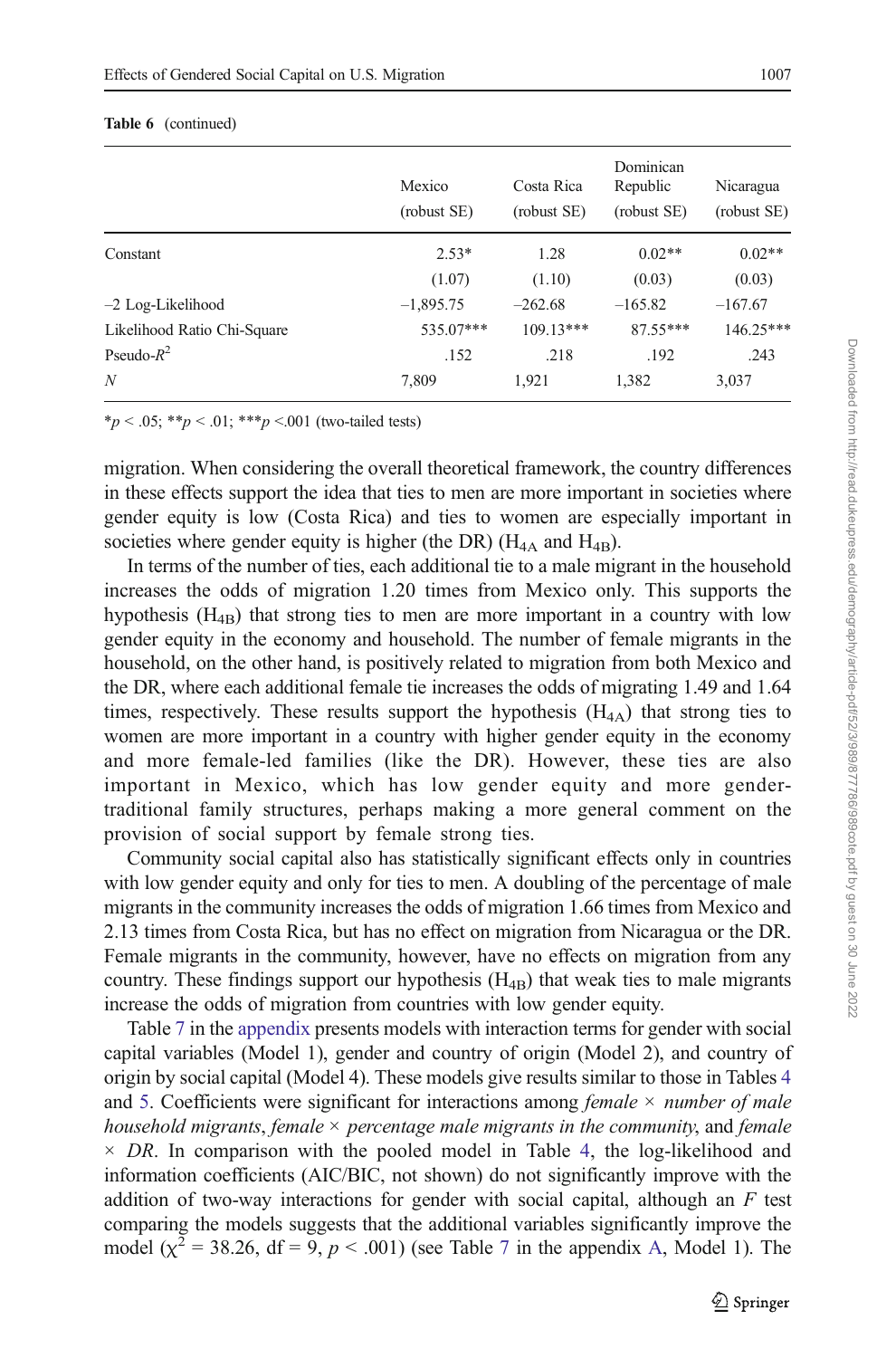addition of interactions among country and gender, marriage, and social capital do, however, improve the model fit ( $\chi^2 = 89.22$ , df = 30, p < .001) (see Table [7](#page-21-0) in the appendix, Model 4). We also analyze three-way interactions among country of origin, gender, and network social capital variables, but the model does not significantly improve ( $\chi^2$  = 33.39, df = 27, p = .18) (results available from authors). The lack of a significant effect with the inclusion of three-way interactions may be a consequence of the small number of migrants from Costa Rica (81), the DR (49), and Nicaragua (46), which limits our ability to detect relationships with statistical reliability in models that differentiate social capital effects by both country and gender.<sup>6</sup> Consequently, we do not find that the effects of social capital on migration by gender vary significantly in the four countries that we examine, although data on more migrants from the LAMP countries might discern differences.

To further understand the characteristics of migrant men and women from Nicaragua, Costa Rica, and the DR, we examine specific cases within each country. This confirms the multivariate results and offers some additional insights about migrants in the LAMP. First, migrants from Costa Rica, Nicaragua, and the DR are especially likely to have multiple strong ties to migrants of both genders. In Costa Rica, most women who migrated had multiple strong ties, although this effect is not statistically significant because of the small number of migrants in the sample. In Nicaragua and the DR, male migrants tend to have ties to migrants of both genders in their household. These relationships support predictions about gender equity effects in these countries.

Second, the negative relationship between education and migration in Mexico and Costa Rica appears to influence only male potential migrants. Men with lower SES from these countries experience economic pulls to the United States. However, because women from these countries are more likely to be tied movers than to migrate independently, education has no significant effect for women. In both Mexico and Costa Rica, women are more likely to migrate if they are married or in a consensual union. In contrast, there is a clear positive relationship between education and migration in the countries with more female-led families—Nicaragua and the DR—whereby individuals with more education are more likely to migrate. In Nicaragua, the education-migration relationship is stronger for men than for women. In the DR, both men and women with more education are considerably more likely to migrate to the Unites States.

# Discussion and Conclusions

Previous research on the relationships among gender, social capital, and migration has largely analyzed migration from a single country. In contrast, we examine the effects of gendered household and community networks on the migration of men and women from multiple sending countries: Mexico, Costa Rica, Nicaragua, and the DR. Recognizing that gender conditions the value of social capital, we theorize the importance of strong and weak ties to men and women in each sending country as a product of the gender equity gap in economic participation  $\times$  incidence of female-led families. We

<sup>&</sup>lt;sup>6</sup> Four failures were completely determined in the model that included three-way interactions.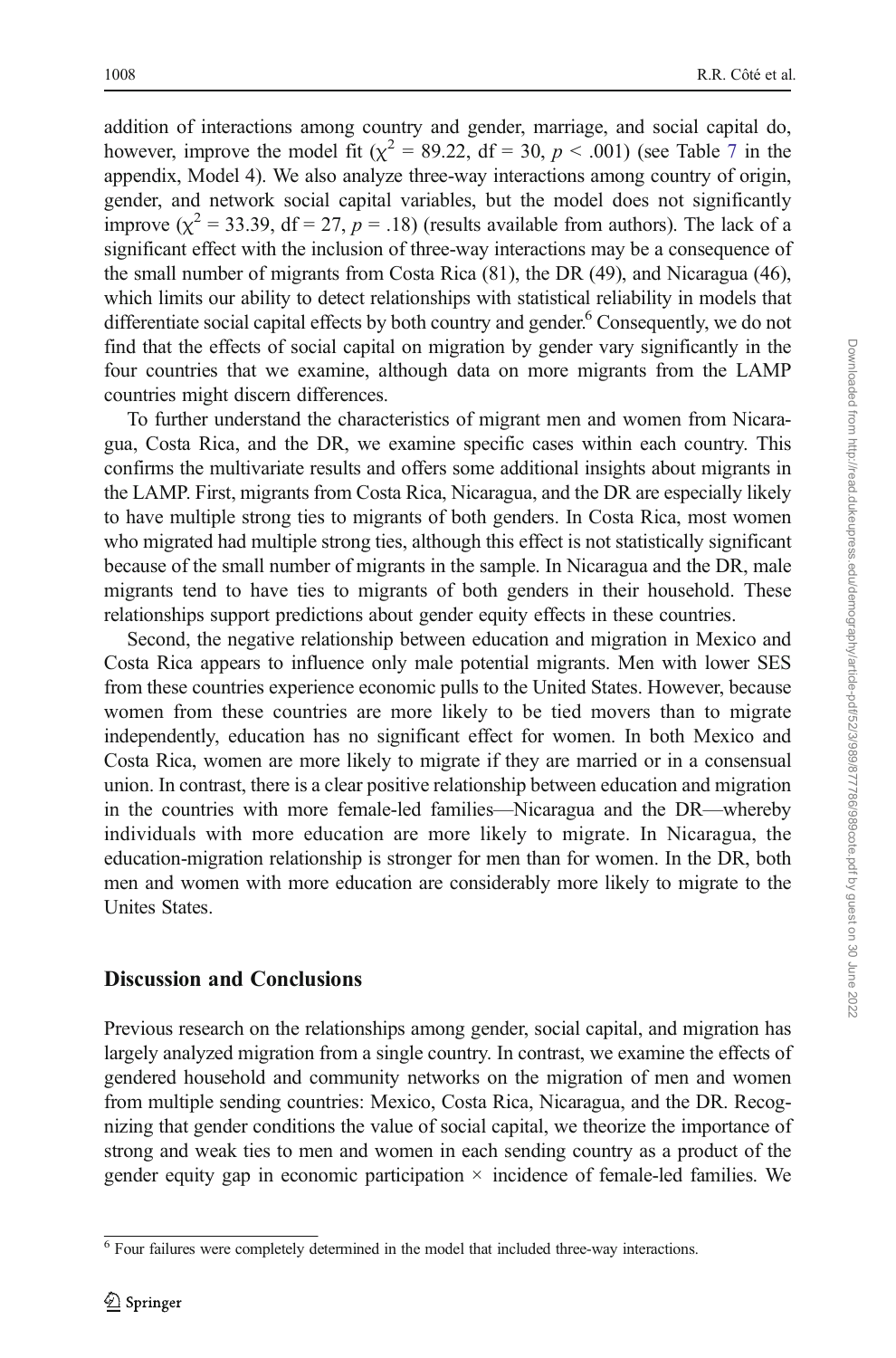thus conceptualize a reliance on different kinds of network ties in migration as a product of gender structures in the sending country.

Our analysis includes measures of the number, gender composition, and strength of ties. The results reveal that having more migrants of either gender in the household or a higher percentage of male migrants in the community increases the likelihood of migration. These findings support the hypotheses that a greater number of household-level strong ties and a higher proportion of community-level weak ties will increase the odds of migration  $(H<sub>1A</sub>$  and  $H<sub>2A</sub>$ ), and the hypothesis that male community networks in particular will increase migration  $(H_{2B})$ . In terms of strong ties, the number of male household ties has significant positive effects only on women's odds of migration and on migration from Mexico to the United States. These effects, along with the significantly higher odds of migration for married women from Mexico, provide some support for the hypothesis  $(H_3)$  that women migrants follow male family members as tied movers from countries with low gender equity and traditional family patterns. Overall, the results support our hypotheses about differences between countries with high or low gender equity  $(H_{4A}$  and  $H_{4B})$ : ties to women increase the odds of migration more when gender equity is higher (the DR), and ties to men increase the odds of migration more when gender equity is low (Costa Rica and especially Mexico).

The results also suggest that migration experience, in the form of the number of migration trips among household members, influences migration only from Costa Rica and the DR. Consequently, support for our hypothesis that this form of social capital would positively influence migration  $(H<sub>5</sub>)$  is limited to these countries. Thus, social and economic contexts influence the effect of migratory travel back and forth on further migration. Again, male ties are more important in Costa Rica, where male household members that maintain consistent contact with family members back home encourage others to follow, while ties to female migrants are important in the DR (supporting  $H_{4A}$  and  $H_{4B}$ ). The duration of migratory stays has no effect in any country (failing to support  $H_5$ ).

Several forms of social capital have no significant effect in the LAMP data, probably because of the small number of migrants to the United States in the sample. Very few of the potential migrants from LAMP countries migrated to the United States within three years of the survey, representing a major limitation of the data. Some potential migrants from the LAMP countries may have migrated to other countries, such as from Nicaragua to Costa Rica, but the data contain no information about this. With the small number of migrants in the sample, especially female migrants, it is difficult to discern significant differences between migrants and nonmigrants or between male and female migrants. There are also no data on the employment status of potential migrants or the number of children that they have. This limits our ability to test some hypotheses about how gender differences in migration patterns vary by country.

Despite this, the analysis tells us that gendered social capital is relevant to migration by gender. Male contacts provide more important resources to potential migrants from countries dominated by traditional households, such as Mexico and Costa Rica, fostering male-led migration patterns. In contrast, strong ties to women increase the likelihood of migration from the DR, where there is a higher incidence of female-led families, and the gender equity gap in economic participation is the lowest of all four countries. In this context, women have more opportunities and are more likely to be decision-makers in their homes. Future research should consider exploring the link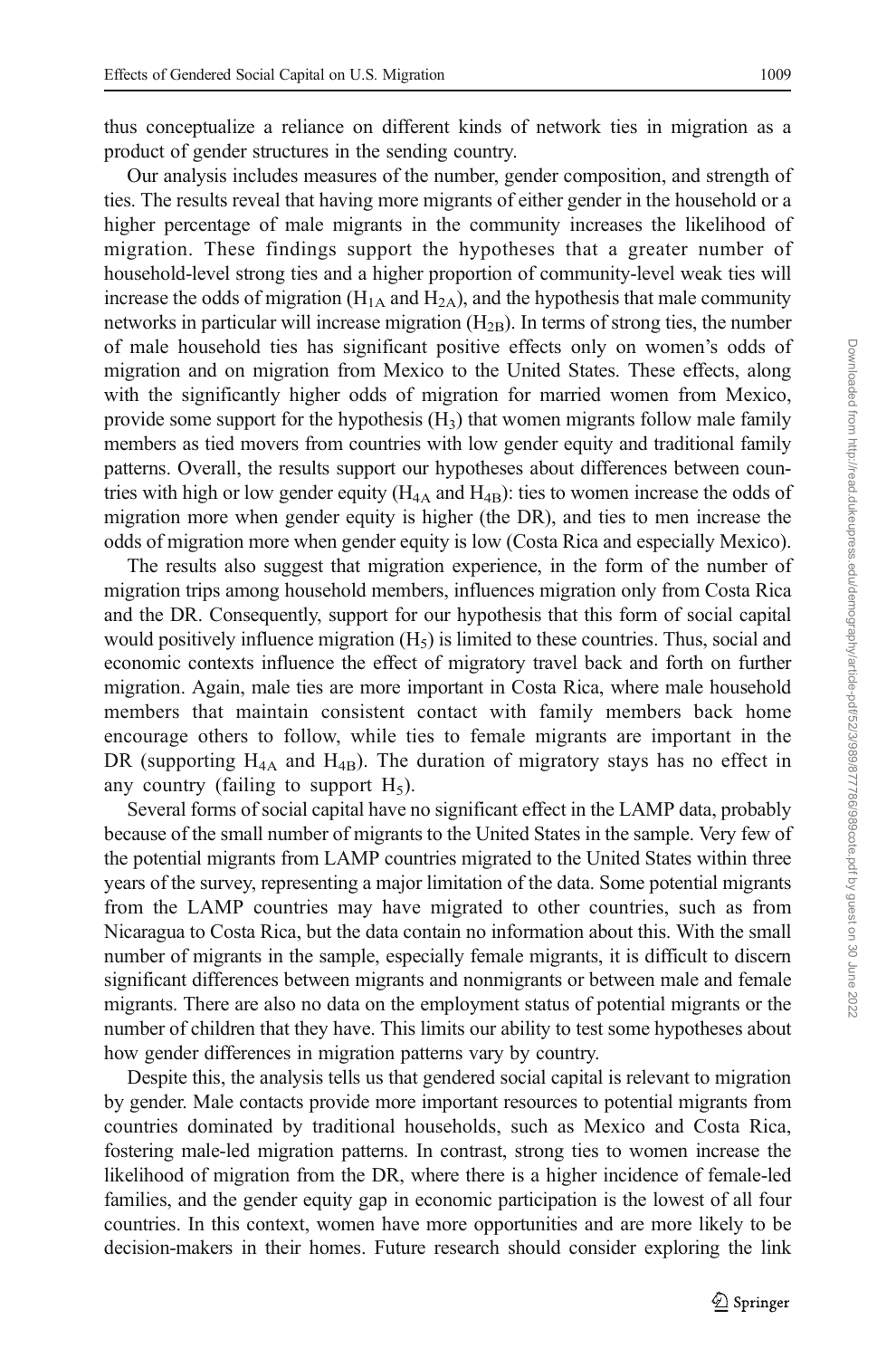<span id="page-21-0"></span>between gender structures in the economy and in family patterns as a way of theorizing the reliance on gendered social capital for migration, utilizing larger samples from multiple countries that vary along the dimensions that we have identified to fully tease out these effects. Moreover, it appears that the characteristics of strong ties that encourage migration differ in countries with lower levels of migration, such as Costa Rica and the DR. Future research may investigate the reasons that migrants benefit from different types of ties in countries with highversus low out-migration, or where most migration is legally documented versus a significant proportion being undocumented.

Our findings also contribute to the literature on networks and social capital. Past work has detailed the importance of social capital for providing resources and the role of gender in mediating social capital quality and access to network support (Erickson [2004;](#page-25-0) Wellman [1990\)](#page-26-0). Using the case of international migration, we reveal that this relationship is dynamic and variable. Not only are different kinds of social capital important for female and male migration, but migrants from different countries look to different sources of social capital for assistance. In this respect, future work must look deeper into how specific kinds of ties influence migration while conceptualizing social capital as a diverse concept.

Acknowledgments Authors' names are presented alphabetically to reflect equal contributions. Thank you to C. Alison Newby, Bonnie Erickson, Janine Baxter, Erin Leahey, Francisco Perales, Tsui-o Tai, Sergi Vidal, Mark Western, Jane Zavisca, and to the incredibly helpful reviewers at *Demography* for their comments and contributions to the finalization of this article.

# Appendix

|                         | Model 1          | Model 2          | Model 3          | Model 4          |
|-------------------------|------------------|------------------|------------------|------------------|
| Female                  | 1.33             | 0.93             | 0.96             | 0.83             |
|                         | (0.52)           | (0.43)           | (0.44)           | (0.40)           |
| Two-Parent Household    | 1.00             | 1.00             | 1.01             | 1.00             |
|                         | (0.10)           | (0.10)           | (0.10)           | (0.10)           |
| Age                     | $0.97***$        | $0.97***$        | $0.97***$        | $0.97***$        |
|                         | (0.01)           | (0.01)           | (0.01)           | (0.01)           |
| Married/Union           | 0.92             | 0.91             | 0.84             | 0.84             |
|                         | (0.11)           | (0.10)           | (0.10)           | (0.10)           |
| Secondary               | $0.83^{\dagger}$ | $0.83^{\dagger}$ | $0.82^{\dagger}$ | $0.84^{\dagger}$ |
|                         | (0.08)           | (0.08)           | (0.08)           | (0.09)           |
| Postsecondary           | $0.64**$         | $0.62***$        | $0.62***$        | $0.63***$        |
|                         | (0.08)           | (0.08)           | (0.08)           | (0.09)           |
| Nicaragua               | $0.39***$        | $0.34***$        | $0.11***$        | 0.65             |
|                         | (0.07)           | (0.08)           | (0.04)           | (0.72)           |
| Dominican Republic (DR) | 0.63             | $0.35***$        | $0.37***$        | 1.00             |
|                         | (0.12)           | (0.09)           | (0.10)           | (0.79)           |

Table 7 Logistic regression estimates (odds ratios) of the probability of migration to the United States from four Latin American countries, interaction models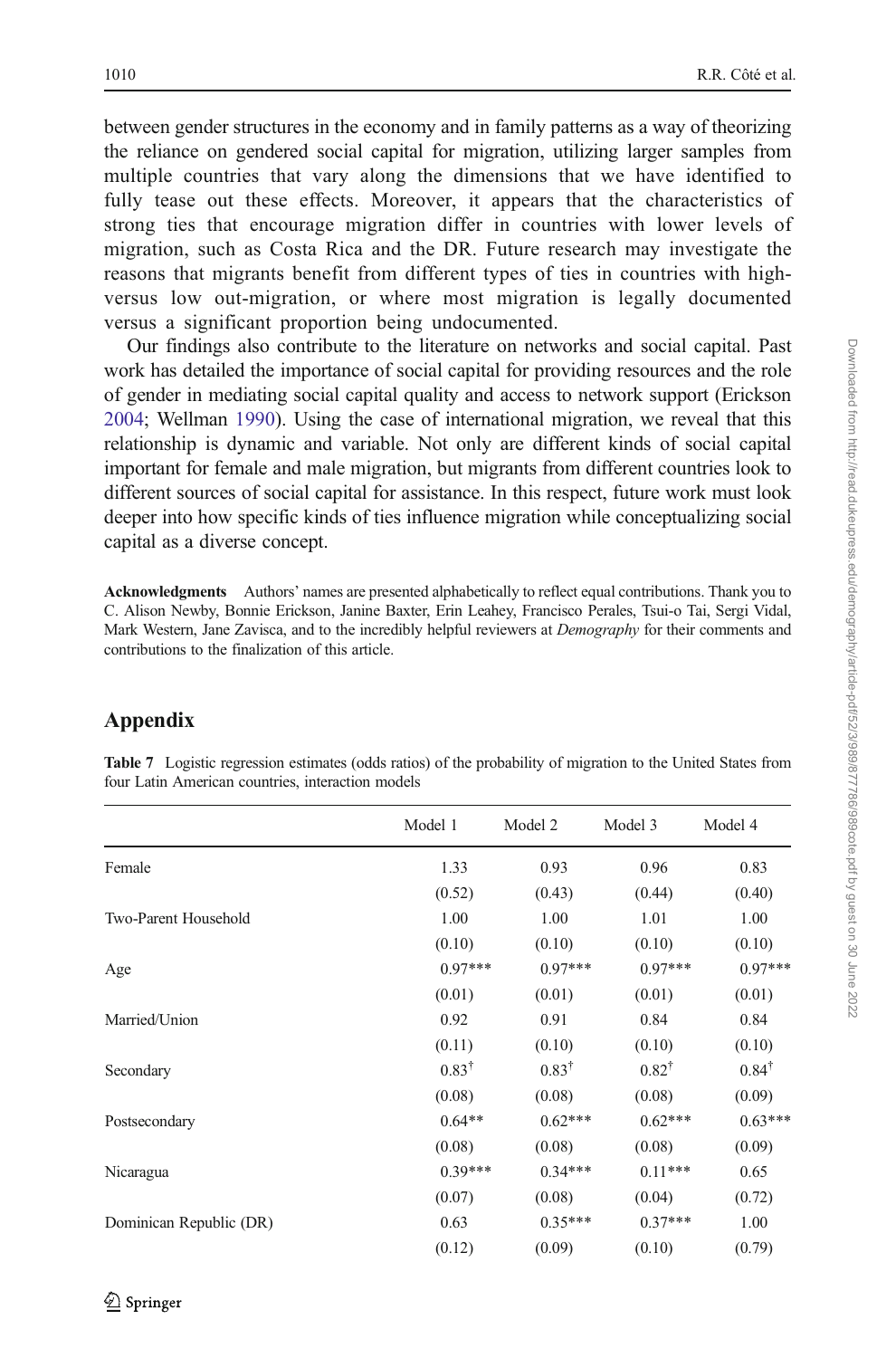### Table 7 (continued)

|                                                   | Model 1          | Model 2   | Model 3   | Model 4          |
|---------------------------------------------------|------------------|-----------|-----------|------------------|
| Costa Rica                                        | 0.99             | 1.01      | 1.02      | $0.25*$          |
|                                                   | (0.14)           | (0.17)    | (0.20)    | (0.16)           |
| Undocumented                                      | 0.77             | 0.75      | 0.77      | 0.75             |
|                                                   | (0.21)           | (0.20)    | (0.21)    | (0.21)           |
| No Migration                                      | $0.12***$        | $0.11***$ | $0.12***$ | $0.11***$        |
|                                                   | (0.03)           | (0.03)    | (0.03)    | (0.03)           |
| No. of Male Migrants in Household                 | 1.05             | 1.05      | 1.06      | 1.07             |
|                                                   | (0.07)           | (0.07)    | (0.07)    | (0.07)           |
| No. of Female Migrants in Household               | 1.44**           | $1.45**$  | $1.45**$  | $1.57**$         |
|                                                   | (0.19)           | (0.19)    | (0.19)    | (0.24)           |
| Male Household Months                             | 1.00             | 1.00      | 1.00      | 1.00             |
|                                                   | (0.00)           | (0.00)    | (0.00)    | (0.00)           |
| Female Household Months                           | $0.99*$          | $0.99*$   | $0.99*$   | 0.99             |
|                                                   | (0.00)           | (0.00)    | (0.00)    | (0.01)           |
| Male Household Trips                              | 1.02             | 1.02      | 1.02      | 1.02             |
|                                                   | (0.04)           | (0.04)    | (0.04)    | (0.04)           |
| Female Household Trips                            | 1.08             | 1.10      | 1.08      | $0.64^{\dagger}$ |
|                                                   | (0.28)           | (0.31)    | (0.30)    | (0.17)           |
| $Log2(\%$ male migrants in community)             | $2.07***$        | $1.96***$ | $1.96***$ | $1.91***$        |
|                                                   | (0.15)           | (0.15)    | (0.15)    | (0.15)           |
| $Log_2(\%$ female migrants in community)          | $0.88*$          | 0.93      | 0.93      | 0.93             |
|                                                   | (0.04)           | (0.05)    | (0.05)    | (0.05)           |
| Female $\times$ Married                           | $1.71***$        | $1.74**$  | $1.73**$  | $1.68**$         |
|                                                   | (0.30)           | (0.31)    | (0.31)    | (0.30)           |
| Female $\times$ No. of Male Migrants in Household | 1.28**           | $1.28**$  | $1.29**$  | $1.28**$         |
|                                                   | (0.12)           | (0.11)    | (0.11)    | (0.12)           |
| Female $\times$ No. of Female Migrants in         | 1.01             | 0.99      | 0.97      | 0.90             |
| Household                                         | (0.18)           | (0.18)    | (0.18)    | (0.17)           |
| Female × Male Household Months                    | 1.00             | 1.00      | 1.00      | 1.00             |
|                                                   | (0.00)           | (0.00)    | (0.00)    | (0.00)           |
| Female × Female Household Months                  | 1.01             | 1.01      | 1.01      | 1.01             |
|                                                   | (0.01)           | (0.01)    | (0.01)    | (0.01)           |
| Female $\times$ Male Household Trips              | 0.96             | 0.96      | 0.96      | 0.97             |
|                                                   | (0.07)           | (0.07)    | (0.07)    | (0.06)           |
| Female × Female Household Trips                   | 1.22             | 1.22      | 1.28      | 1.58             |
|                                                   | (0.37)           | (0.39)    | (0.43)    | (0.44)           |
| Female $\times$ Log(% male migrants in            | $0.64***$        | $0.73**$  | $0.73**$  | $0.75*$          |
| community)                                        | (0.07)           | (0.09)    | (0.09)    | (0.09)           |
| Female $\times$ Log(% female migrants in          | $1.16^{\dagger}$ | 1.01      | 1.01      | 1.02             |
| community)                                        | (0.09)           | (0.09)    | (0.09)    | (0.09)           |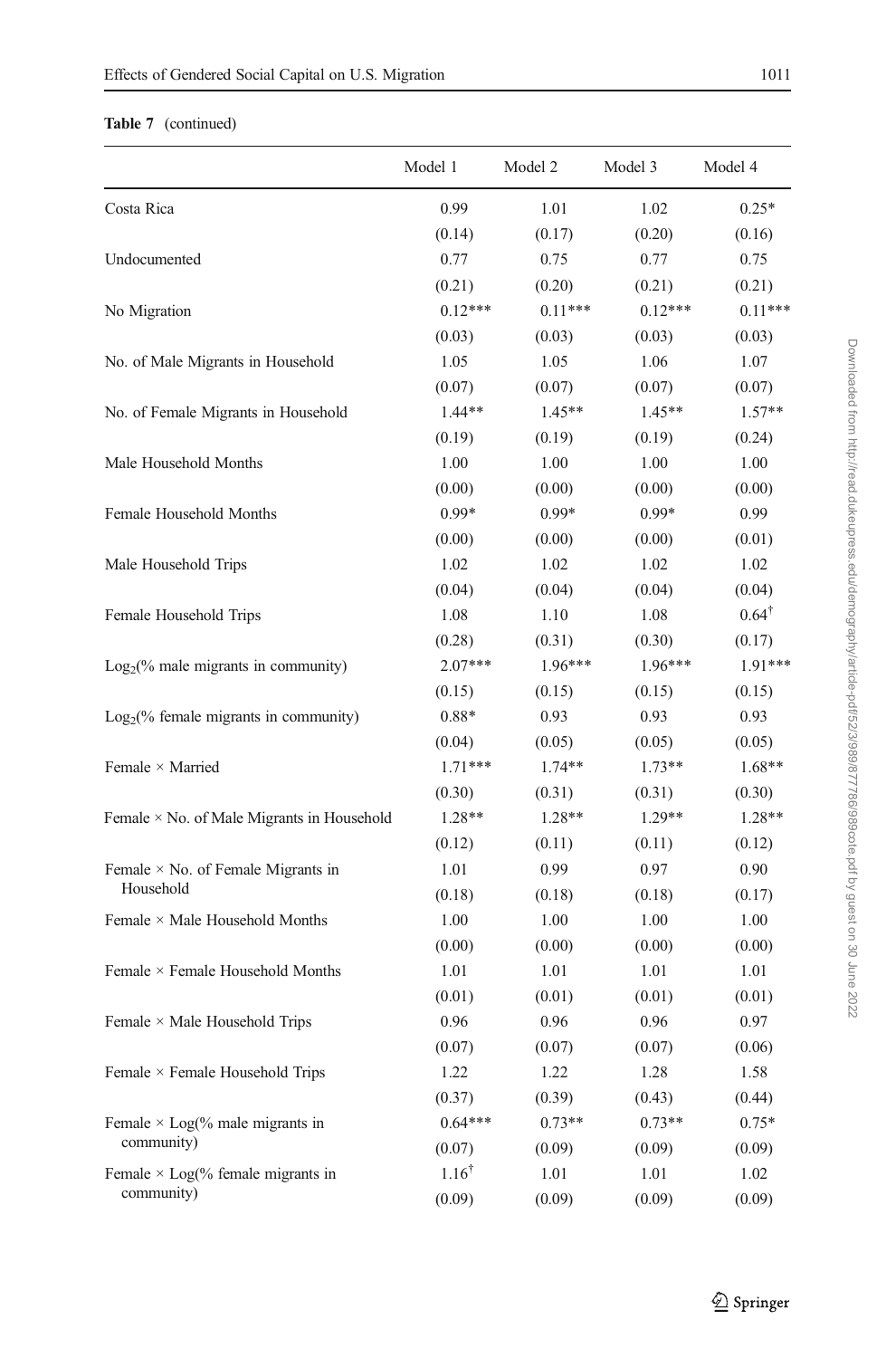### Table 7 (continued)

|                                                           | Model 1 | Model 2   | Model 3   | Model 4          |
|-----------------------------------------------------------|---------|-----------|-----------|------------------|
| Female × Nicaragua                                        |         | 1.42      | 1.12      | 1.22             |
|                                                           |         | (0.51)    | (0.41)    | (0.49)           |
| Female × Costa Rica                                       |         | 0.90      | 0.90      | 1.03             |
|                                                           |         | (0.28)    | (0.29)    | (0.31)           |
| Female $\times$ DR                                        |         | $3.90***$ | $4.11***$ | 3.90***          |
|                                                           |         | (1.45)    | (1.58)    | (1.59)           |
| Married $\times$ Nicaragua                                |         |           | $6.09***$ | 5.88***          |
|                                                           |         |           | (2.65)    | (2.57)           |
| Married × Costa Rica                                      |         |           | 0.98      | 1.02             |
|                                                           |         |           | (0.26)    | (0.28)           |
| Married $\times$ DR                                       |         |           | 0.81      | 0.77             |
|                                                           |         |           | (0.27)    | (0.28)           |
| Nicaragua $\times$ No. of Male Migrants in                |         |           |           | 1.00             |
| Household                                                 |         |           |           | (0.38)           |
| Nicaragua $\times$ No. of female Migrants in<br>Household |         |           |           | 0.92             |
|                                                           |         |           |           | (0.29)           |
| Nicaragua $\times$ Male Household Months                  |         |           |           | 0.99             |
|                                                           |         |           |           | (0.01)           |
| Nicaragua $\times$ Female Household Months                |         |           |           | 1.00             |
|                                                           |         |           |           | (0.01)           |
| Nicaragua $\times$ Male Household Trips                   |         |           |           | $2.69^{\dagger}$ |
|                                                           |         |           |           | (1.48)           |
| Nicaragua $\times$ Female Household Trips                 |         |           |           | 0.97             |
|                                                           |         |           |           | (0.38)           |
| Nicaragua $\times$ Log(% male migrants in                 |         |           |           | $0.23^{\dagger}$ |
| community)                                                |         |           |           | (0.19)           |
| Nicaragua $\times$ Log(% female migrants in               |         |           |           | $3.32^{\dagger}$ |
| community)                                                |         |           |           | (2.40)           |
| $DR \times No.$ of Male Migrants in Household             |         |           |           | 0.99             |
|                                                           |         |           |           | (0.20)           |
| $DR \times No.$ of Female Migrants in Household           |         |           |           | 1.08             |
|                                                           |         |           |           | (0.24)           |
| $DR \times Male$ Household Months                         |         |           |           | 0.99             |
|                                                           |         |           |           | (0.01)           |
| $\text{DR} \times \text{Female Household } \text{Months}$ |         |           |           | 0.99             |
|                                                           |         |           |           | (0.01)           |
| DR × Male Household Trips                                 |         |           |           | $1.48^{\dagger}$ |
|                                                           |         |           |           | (0.34)           |
| $DR \times$ Female Household Trips                        |         |           |           | $3.17**$         |
|                                                           |         |           |           | (1.07)           |
| $DR \times Log(\%$ male migrants in community)            |         |           |           | 0.94             |
|                                                           |         |           |           | (0.46)           |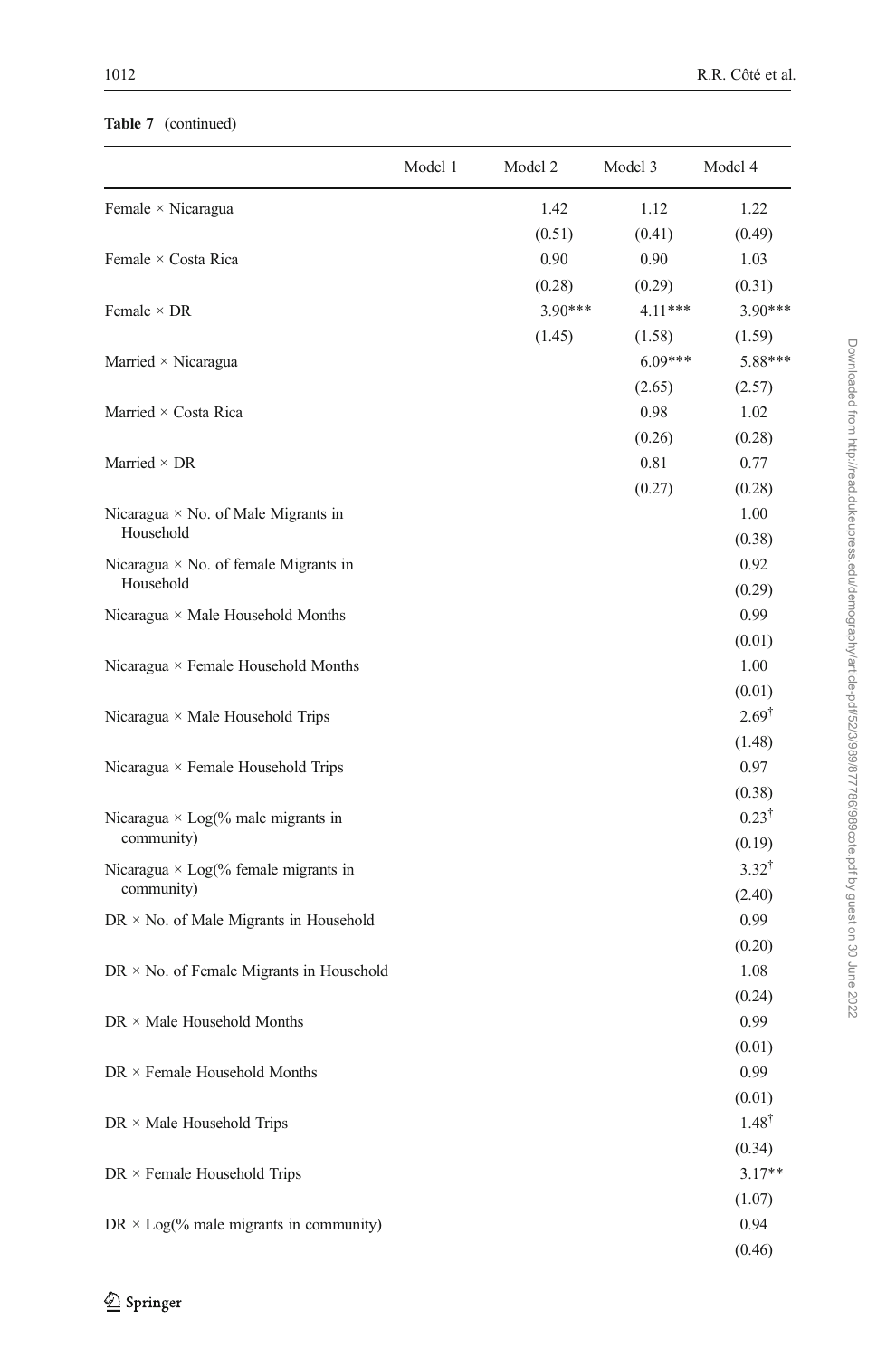#### <span id="page-24-0"></span>Table 7 (continued)

|                                                            | Model 1     | Model 2     | Model 3     | Model 4      |
|------------------------------------------------------------|-------------|-------------|-------------|--------------|
| $DR \times Log(\%$ female migrants in community)           |             |             |             | 0.81         |
|                                                            |             |             |             | (0.37)       |
| Costa Rica $\times$ No. of Male Migrants in                |             |             |             | $0.63*$      |
| Household                                                  |             |             |             | (0.15)       |
| Costa Rica $\times$ No. of Female Migrants in<br>Household |             |             |             | 1.77         |
|                                                            |             |             |             | (1.00)       |
| Costa Rica $\times$ Male Household Months                  |             |             |             | 1.00         |
|                                                            |             |             |             | (0.01)       |
| Costa Rica × Female Household Months                       |             |             |             | 0.99         |
|                                                            |             |             |             | (0.02)       |
| Costa Rica $\times$ Male Household Trips                   |             |             |             | $2.21*$      |
|                                                            |             |             |             | (0.78)       |
| Costa Rica $\times$ Female Household Trips                 |             |             |             | 0.32         |
|                                                            |             |             |             | (0.56)       |
| Costa Rica $\times$ Log(% male migrants in<br>community)   |             |             |             | 1.24         |
|                                                            |             |             |             | (0.28)       |
| Costa Rica $\times$ Log(% female migrants in<br>community) |             |             |             | 1.21         |
|                                                            |             |             |             | (0.34)       |
| Constant                                                   | $0.11***$   | $0.13***$   | $0.13***$   | $0.16***$    |
|                                                            | (0.05)      | (0.06)      | (0.06)      | (0.07)       |
| $-2$ Log-Likelihood                                        | $-2,565.63$ | $-2,558.25$ | $-2,546.15$ | $-2,520.74$  |
| Likelihood Ratio Chi-Square                                | 935.31***   | 951.81***   | 932.3***    | $1.013.9***$ |
| Pseudo- $R^2$                                              | .180        | .182        | .186        | .194         |
| N                                                          | 14,149      | 14,149      | 14,149      | 14,149       |

<sup>†</sup> $p$  <.10; \* $p$  < .05; \*\* $p$  < .01; \*\*\* $p$  <.001 (two-tailed tests)

#### **References**

- Acker, J. (1992). From sex roles to gendered institutions. Contemporary Sociology, 21, 565–569.
- Aguilera, M. B., & Massey, D. S. (2003). Social capital and the wages of Mexican migrants: New hypotheses and tests. Social Forces, 82, 671–701.
- Amaeudo-Dorantes, C., & Mundra, K. (2007). Social networks and their impact on the earnings of Mexican migrants. Demography, 44, 849–863.
- Barrow, C. (1996). Family in the Caribbean: Themes and perspectives. Kingston, Jamaica: Ian Randle and James Curry Publishers.
- Boehm, D. A. (2012). Intimate migrations: Gender, family, and illegality among transnational Mexicans. New York, NY: New York University Press.
- Boyd, M. (1989). Family and personal networks in international migration: Recent developments and new agendas. International Migration Review, 23, 638–670.
- Cerrutti, M., & Gaudio, M. (2010). Gender differences between Mexican migration to the United States and Paraguayan migration to Argentina. Annals of the American Academy of Political and Social Science, 630, 93–113.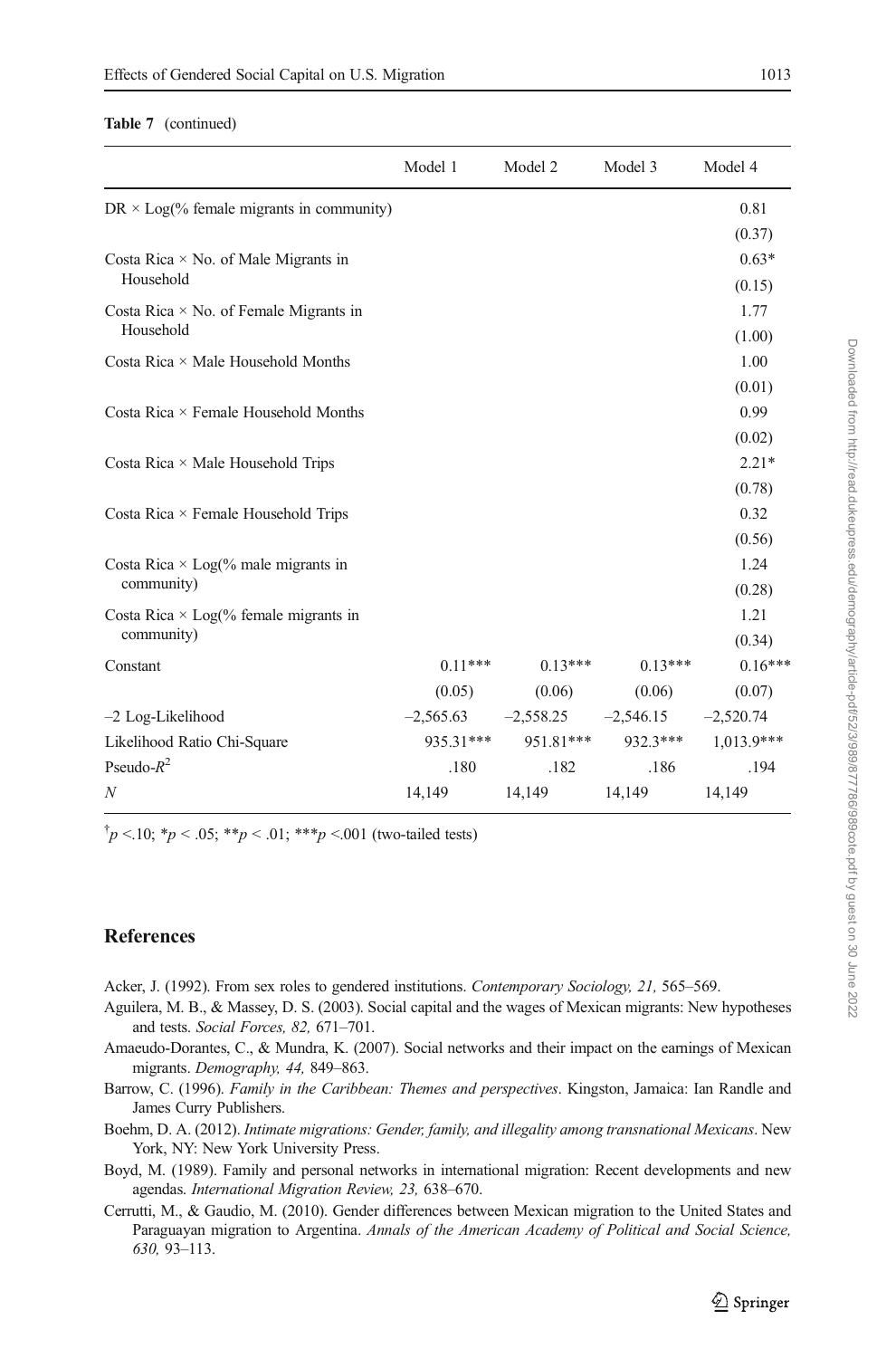<span id="page-25-0"></span>Cerrutti, M., & Massey, D. S. (2001). On the auspices of female migration from Mexico to the United States. Demography, 38, 187–200.

Connidis, I. A. (1989). Family ties and aging. Toronto, Ontario: Butterworths.

- Curran, S. R., Garip, F., Chung, C., & Tangchonlatip, K. (2005). Gendered migrant social capital: Evidence from Thailand. Social Forces, 84, 227-256.
- Curran, S. R., & Rivero-Fuentes, E. (2003). Engendering migrant networks: The case of Mexican migration. Demography, 40, 289–307.
- Davis, B., Stecklov, G., & Winters, P. (2002). Domestic and international migration from rural Mexico: Disaggregating the effects of network structure and composition. Population Studies, 56, 291–309.
- Donato, K. M. (2010). U.S. migration from Latin America: Gendered patterns and shifts. Annals of the American Academy of Political and Social Science, 630, 78–92.
- Erickson, B. H. (2004). The distribution of gendered social capital in Canada. In H. Flap & B. Volker (Eds.), Creation and returns of social capital: A new research program. London, UK: Routledge.
- Fussell, E. (2004). Sources of Mexico's migration stream: Rural, urban, and border migrants to the United States. Social Forces, 82, 937–967.
- Fussell, E. (2010). The cumulative causation of international migration in Latin America. Annals of the American Academy of Political and Social Science, 630, 162–177.
- Fussell, E., & Massey, D. S. (2004). The limits to cumulative causation: International migration from Mexican urban areas. Demography, 41, 151–171.
- Garip, F. (2008). Social capital and migration: How do similar resources lead to divergent outcomes? Demography, 45, 591–617.
- Granovetter, M. S. (1973). The strength of weak ties. American Journal of Sociology, 78, 1360–1380.
- Grasmuck, S., & Pessar, P. R. (1991). Between two islands: Dominican international migration. Berkeley: University of California Press.
- Grieco, E. M., & Boyd, M. (1990). Women and migration: Incorporating gender into international migration theory (Center for the Study of Population Working Paper Series No. 98-139). Tallahassee: College of Social Sciences, Florida State University.
- Hagan, J. M. (1998). Social networks, gender, and immigration incorporation: Resources and constraints. American Sociological Review, 63, 55–67.
- Hausmann, R., Tyson, L. D., & Zahidi, S. (2009). The global gender gap report 2009. World Economic Forum. Retrieved from [http://www3.weforum.org/docs/WEF\\_GenderGap\\_Report\\_2009.pdf](http://www3.weforum.org/docs/WEF_GenderGap_Report_2009.pdf)
- Ho, C. G. (1999). Caribbean transnationalism as a gendered process. Latin American Perspectives, 26, 35–54.
- Ho, C. G. (2006). Migration as feminisation? Chinese women's experience of work and family in Australia. Journal of Ethnic and Migration Studies, 32, 497–514.
- Hogan, D. P., Hao, L. X., & Parish, W. L. (1990). Race, kin networks, and assistance to mother-headed families. Social Forces, 68, 797-812.
- Hondagneu-Sotelo, P. (1992). Overcoming patriarchal constraints: The reconstruction of gender relations among Mexican immigrant women and men. Gender and Society, 6, 393–415.
- Hondagneu-Sotelo, P. (1994a). Gendered transitions: Mexican experiences of migrations. Berkeley, CA: University of California Press.
- Hondagneu-Sotelo, P. (1994b). Regulating the unregulated: Domestic workers' social networks. Social Problems, 41, 50–64.
- Kanaiaupuni, S. M. (2000). Reframing the migration question: An analysis of men, women, and gender in Mexico. Social Forces, 78, 1311–1348.
- Kandel, W., & Massey, D. S. (2002). The culture of Mexican migration: A theoretical and empirical analysis. Social Forces, 80, 981–1004.
- Lindstrom, D. P. (1996). Economic opportunity in Mexico and return migration from the United States. Demography, 33, 357–374.
- Mahler, S. J. (1999). Engendering transnational migration: A case study of Salvadorans. American Behavioral Scientist, 42, 690–719.
- Martin, P. Y. (2003). "Said and done" versus "saying and doing": Gendering practices, practicing gender at work. Gender and Society, 17, 342–366.
- Massey, D. S. (1987). Understanding Mexican migration to the United States. American Journal of Sociology, 92, 1372–1403.
- Massey, D. S., Durand, J., & Malone, N. J. (2003). Beyond smoke and mirrors: Mexican immigration in an era of economic integration. New York, NY: Russell Sage Foundation Publications.
- Massey, D. S., & España, F. G. (1987). The social process of international migration. Science, 237, 733–738.
- Massey, D. S., & Espinosa, K. E. (1997). What's driving Mexico-U.S. migration? A theoretical, empirical, and policy analysis. American Journal of Sociology, 102, 939–999.